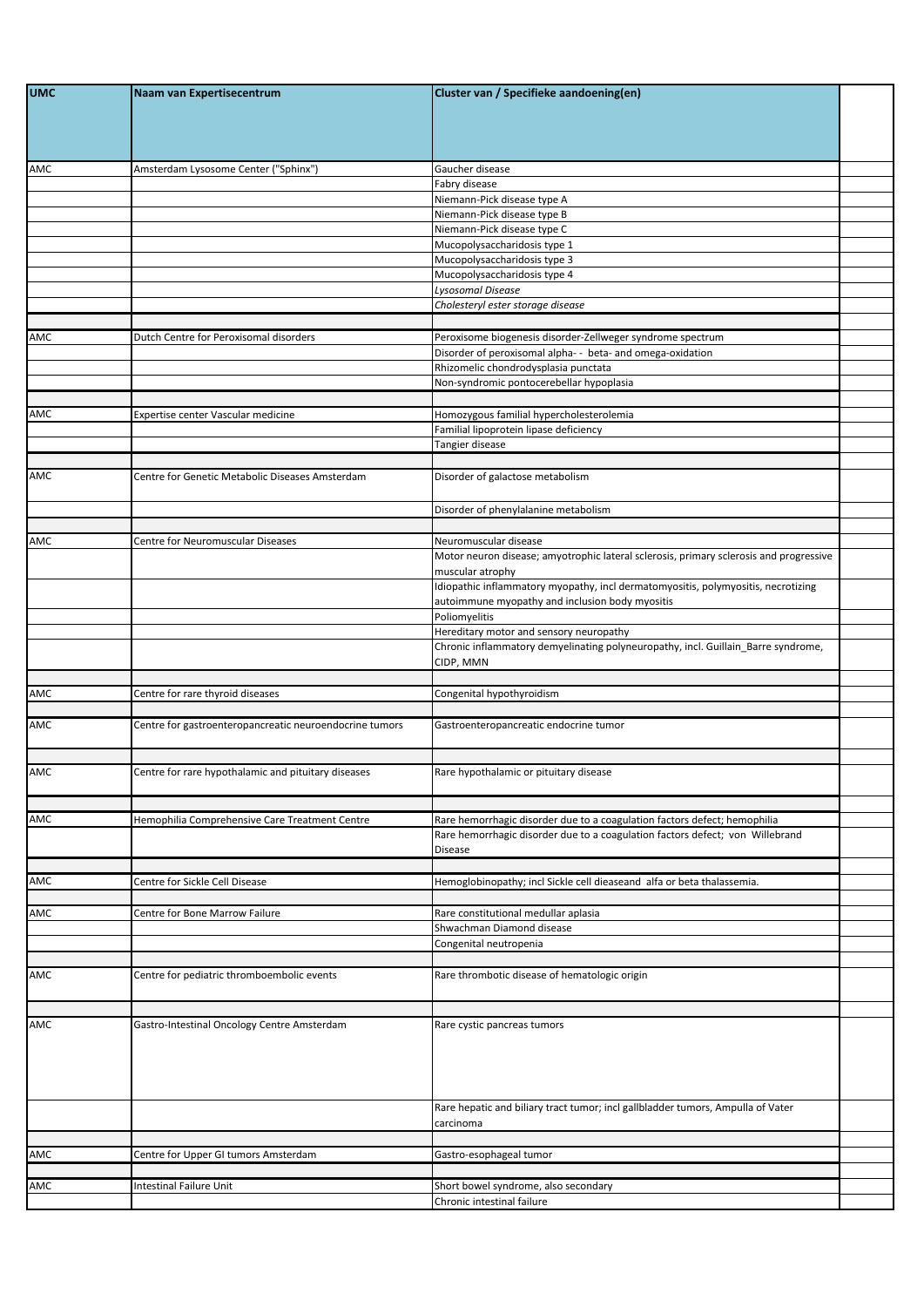| <b>UMC</b> | Naam van Expertisecentrum                                                                                                  | Cluster van / Specifieke aandoening(en)                                     |        |
|------------|----------------------------------------------------------------------------------------------------------------------------|-----------------------------------------------------------------------------|--------|
|            |                                                                                                                            |                                                                             |        |
| AMC        | Achalasia Center, part of Esophageal Center Amsterdam                                                                      | Sporadic achalasia                                                          |        |
| AMC        | Center for immune-mediated and genetic cholestasis<br>syndromes                                                            | Primary biliary cirrhosis                                                   |        |
|            |                                                                                                                            | Primary sclerosing cholangitis                                              | $\ast$ |
|            |                                                                                                                            | Chronic autoimmune hepatitis<br>Familial intrahepatic cholestasis           | $\ast$ |
|            |                                                                                                                            | Benign recurrent intrahepatic cholestasis                                   | $\ast$ |
|            |                                                                                                                            | IgG4-related disease                                                        | $\ast$ |
|            |                                                                                                                            | Crigler-Najjar syndrome<br>Crigler-Najjar syndrome type 1                   | $\ast$ |
|            |                                                                                                                            | Crigler-Najjar syndrome type 2                                              |        |
|            |                                                                                                                            |                                                                             |        |
| AMC        | Centre for Immunodeficiencies                                                                                              | Rare immune disease; incl. primary immunodeficiencies                       |        |
| AMC        | National centre for primary hyperoxaluria                                                                                  | Primary hyperoxaluria                                                       |        |
|            |                                                                                                                            |                                                                             |        |
| AMC        | Centre for Kawasaki Disease                                                                                                | Kawasaki disease                                                            |        |
| AMC        | Centre for Pediatric Rheumatic Diseases                                                                                    | Juvenile idiopathic arthritis                                               |        |
|            |                                                                                                                            |                                                                             |        |
| AMC        | Expertise Center Clinical Imunology and Rheumatology-<br>Vasculitis                                                        | Vasculitis                                                                  |        |
| AMC        | CAHAL (Center for Congenital Heart Disease Amsterdam-Leiden, Congenital heart malformation; adult congenital heart disease |                                                                             |        |
|            | adult CHD)                                                                                                                 |                                                                             |        |
| AMC        | Centre for Hereditary cardiac rhythm and function disorders                                                                | Familial isolated arrhythmogenic right ventricular dysplasia                |        |
|            |                                                                                                                            | Familial dilated cardiomyopathy with conduction defect due to LMNA mutation |        |
|            |                                                                                                                            | Genetic cardiac rhythm disease                                              |        |
|            |                                                                                                                            | Familial dilated cardiomyopathy<br>Peripartum cardiomyopathy                |        |
|            |                                                                                                                            | Hypertrophic cardiomyopathy                                                 |        |
|            |                                                                                                                            |                                                                             |        |
| AMC        | Centre for Marfan syndrome                                                                                                 | Marfan syndrome                                                             |        |
|            |                                                                                                                            |                                                                             |        |
| AMC        | Amsterdam Expert Center for Developmental Disorders                                                                        | Cornelia de Lange syndrome<br>Rubinstein-Taybi syndrome                     |        |
|            |                                                                                                                            | Pitt-Hopkins syndrome                                                       |        |
|            |                                                                                                                            | Marshall-Smith syndrome                                                     | $\ast$ |
|            |                                                                                                                            | Hutchinson-Gilford progeria                                                 |        |
| AMC        | Centre for Hereditary Angioedema                                                                                           | Hereditary angioedema                                                       |        |
| AMC        | Expertise center for genetic tumors of the digestive tract                                                                 | Familial adenomatous polyposis                                              |        |
|            |                                                                                                                            | Hereditary nonpolyposis colon cancer                                        |        |
|            |                                                                                                                            | Hyperplastic polyposis syndrome                                             |        |
|            |                                                                                                                            |                                                                             |        |
| AMC & VUmc | Cystic Fibrosis Centre Amsterdam                                                                                           | Cystic fibrosis                                                             |        |
| AMC        | Solvent Team                                                                                                               | Rare intoxication                                                           |        |
|            |                                                                                                                            |                                                                             |        |
| AMC        | Center for Idiopathic Nephrotic Syndrome                                                                                   | Idiopathic nephrotic syndrome                                               |        |
|            |                                                                                                                            |                                                                             |        |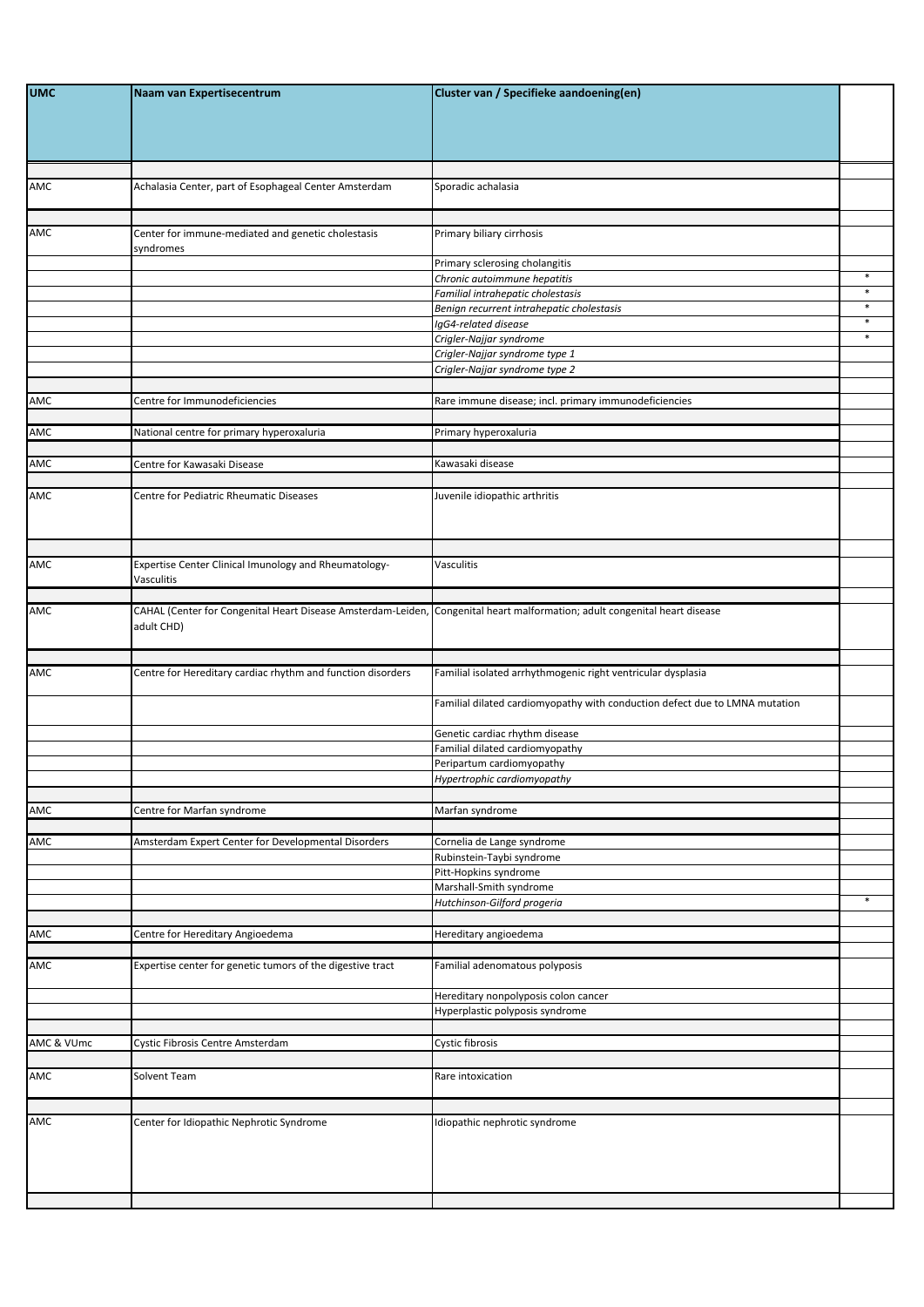| <b>UMC</b>               | Naam van Expertisecentrum                                        | Cluster van / Specifieke aandoening(en)                                                                          |        |
|--------------------------|------------------------------------------------------------------|------------------------------------------------------------------------------------------------------------------|--------|
|                          |                                                                  |                                                                                                                  |        |
|                          |                                                                  |                                                                                                                  |        |
| AMC                      | Vascular malformations and hemangiomas centre                    | Diffuse lymphatic malformation                                                                                   |        |
|                          |                                                                  | Mucocutaneous venous malformations                                                                               |        |
|                          |                                                                  | Dandy-Walker malformation - facial hemangioma; all subs                                                          |        |
|                          |                                                                  | Familial multiple nevi flammei                                                                                   |        |
| AMC                      | AMC Pulmonary Hypertension Center                                | Eisenmenger syndrome                                                                                             |        |
|                          |                                                                  |                                                                                                                  |        |
| AMC                      | Amsterdam Multidisciplinary Lyme borreliosis Center              | Lyme disease                                                                                                     |        |
|                          |                                                                  |                                                                                                                  |        |
| <b>AMC</b>               | Center for Paediatric oncology                                   | Osteosarcoma                                                                                                     |        |
|                          |                                                                  |                                                                                                                  |        |
|                          |                                                                  | soft tissue sarcomas                                                                                             |        |
| AMC                      | Expert Centre for congenital anomalies of the urinary tract EKZ- | Non-syndromic renal or urinary tract malformation; CAKUT                                                         |        |
|                          | AMC                                                              |                                                                                                                  |        |
|                          |                                                                  |                                                                                                                  |        |
| AMC & VUmc               | Amsterdam Centre of congenital malformations                     | Hirschsprung Disease<br>Esophageal atresia                                                                       |        |
|                          |                                                                  | Anorectal malformation                                                                                           |        |
|                          |                                                                  | Sacrococcygeal teratoma                                                                                          |        |
|                          |                                                                  | Chronic intestinal pseudoobstruction                                                                             |        |
| AMC                      | Center for Osteochondral Defects of the Talus                    | Osteochondritis van tarsaal/metatarsaal bot                                                                      |        |
|                          |                                                                  |                                                                                                                  |        |
| AMC                      | Center for condylar hyperplasia                                  | Temporomandibular joint anomaly                                                                                  | *      |
|                          |                                                                  | Condylaire hyperplasie                                                                                           | $\ast$ |
| AMC                      | Amsterdam expert center for bronchopulmonary dysplasia           | Bronchopulmonary dysplasia                                                                                       |        |
|                          |                                                                  |                                                                                                                  |        |
|                          |                                                                  |                                                                                                                  |        |
|                          |                                                                  |                                                                                                                  |        |
| AMC & VUmc               | Amsterdam Center for ILD and sarcoïdosis                         | Sarcoidosis                                                                                                      | $\ast$ |
| AMC & VUmc &             | Center for Hereditary Retinal Diseases Leiden Amsterdam          | Retinal dystrophy                                                                                                |        |
| LUMC                     |                                                                  |                                                                                                                  |        |
|                          |                                                                  | Centrale sereuze chorioretinopathie                                                                              |        |
|                          |                                                                  |                                                                                                                  |        |
|                          | Center for rare movement disorders                               | Primary orthostatic tremor<br>Benign adult familial myoclonic epilepsy                                           |        |
|                          |                                                                  |                                                                                                                  |        |
|                          | Center for congenital nevi                                       | Large congenital melanocytic nevus                                                                               | $\ast$ |
| AMC<br>AMC               |                                                                  |                                                                                                                  |        |
| AMC                      | Center for hematological immune diseases Amsterdam               | Autoimmune hemolytic anemia (AIHA)                                                                               |        |
| AMC                      | Melioidosis Expertise Center                                     | Melioidosis                                                                                                      | $\ast$ |
|                          |                                                                  |                                                                                                                  |        |
|                          | LYMMCARE Amsterdam (Lymphoma and Myeloma CAre and<br>REsearch)   | Waldenstrom macroglobulinemia                                                                                    |        |
|                          |                                                                  | B-cell chronic lymphocytic leukemia                                                                              |        |
|                          |                                                                  | Lymphoma                                                                                                         |        |
| AMC                      |                                                                  | Multiple myeloma                                                                                                 |        |
|                          | Centre for graft versus host disease Amsterdam                   | Graft versus host disease (acuut en chronisch)                                                                   |        |
|                          |                                                                  |                                                                                                                  |        |
| AMC<br><b>Erasmus MC</b> | Center for Lysosomal and Metabolic Diseases                      | Mucopolysaccharidosis                                                                                            |        |
|                          |                                                                  | Neuronal ceroid lipofuscinosis                                                                                   |        |
|                          |                                                                  | Glycoproteinosis<br>Disorder of lysosomal amino acid transport                                                   |        |
|                          |                                                                  | Sphingolipidosis                                                                                                 |        |
|                          |                                                                  | Primary bone dysplasia with defective bone mineralization                                                        |        |
|                          |                                                                  |                                                                                                                  |        |
| Erasmus MC               | Dutch Porphyria Center                                           | Porphyria<br>Erythropoietic protoporphyria                                                                       |        |
|                          |                                                                  | Acute hepatic porphyria                                                                                          |        |
|                          |                                                                  |                                                                                                                  |        |
| Frasmus MC               | Center urea cycle disorders and organic acidurias                | Disorder of urea cycle metabolism and ammonia detoxification<br>Disorder of branched-chain amino acid metabolism |        |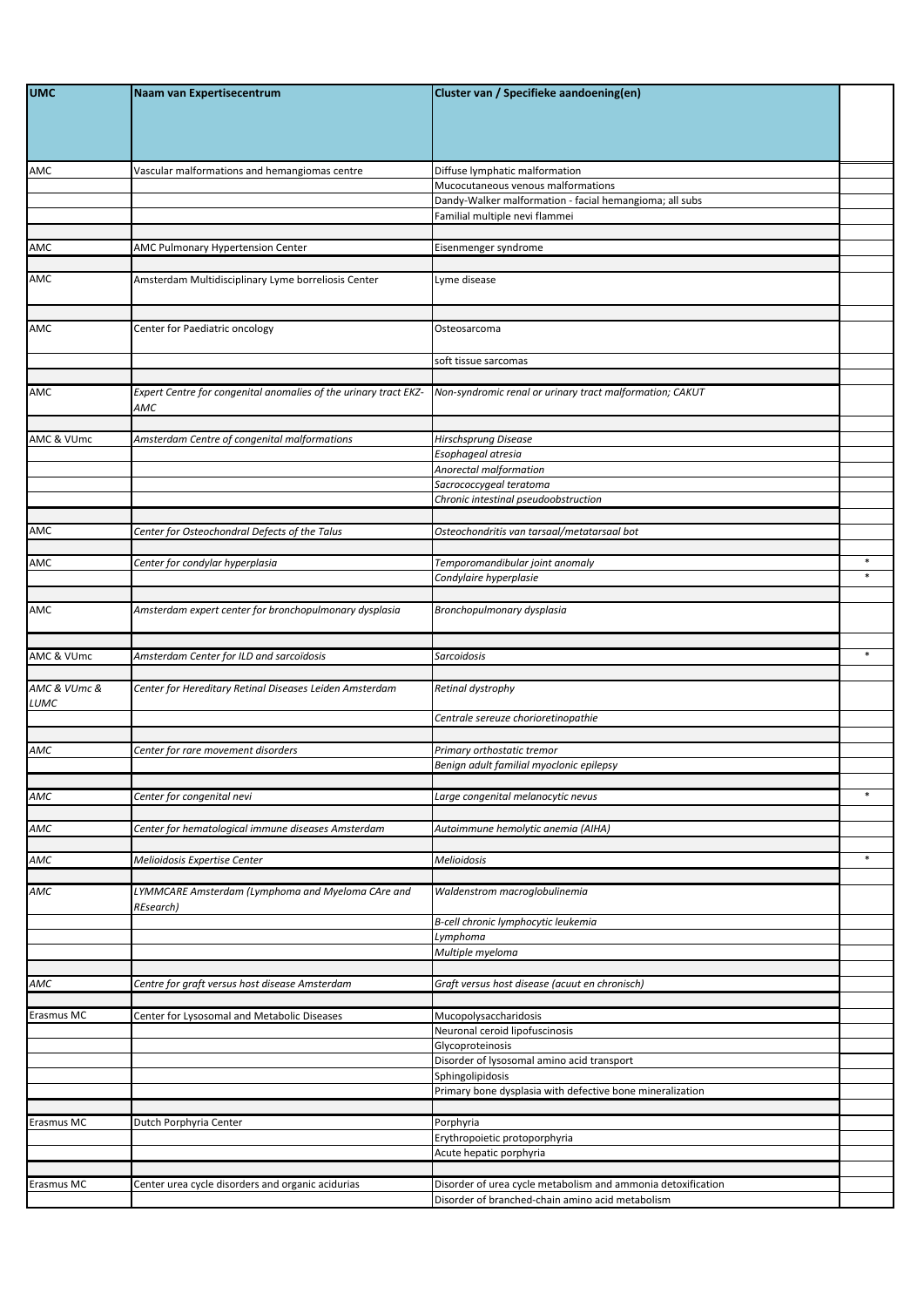| <b>UMC</b> | Naam van Expertisecentrum                                                           | Cluster van / Specifieke aandoening(en)                                                                                           |  |
|------------|-------------------------------------------------------------------------------------|-----------------------------------------------------------------------------------------------------------------------------------|--|
|            |                                                                                     |                                                                                                                                   |  |
| Erasmus MC | NeMo, expert centre for Neuromuscular and Mitochondrial<br><b>Diseases</b>          | Mitochondrial disease                                                                                                             |  |
| Erasmus MC | Center for Neuro-inflammatory disorders                                             | Paraneoplastic neurologic syndrome                                                                                                |  |
|            |                                                                                     | Postinfectious encephalitis                                                                                                       |  |
|            |                                                                                     | Limbic encephalitis                                                                                                               |  |
|            |                                                                                     | <b>CLIPPERS</b><br>Inflammatory and autoimmune disease with epilepsy                                                              |  |
|            |                                                                                     | Morvan syndrome                                                                                                                   |  |
|            |                                                                                     | Isaac syndrome                                                                                                                    |  |
|            |                                                                                     |                                                                                                                                   |  |
| Erasmus MC | Pompe Center                                                                        | Glycogen storage disease due to acid maltase deficiency - infantile onset<br>idem - juvenile onset                                |  |
|            |                                                                                     | idem- adult onset                                                                                                                 |  |
|            |                                                                                     |                                                                                                                                   |  |
| Erasmus MC | Neuromuscular Center Erasmus MC                                                     | Neuromuscular disease                                                                                                             |  |
|            |                                                                                     | Guillain-Bar syndrome                                                                                                             |  |
|            |                                                                                     | Chronic inflammatory demyelinating polyneuropathy                                                                                 |  |
| Erasmus MC | MS center                                                                           | Neuromyelitis optica                                                                                                              |  |
|            |                                                                                     | Multiple sclerosis variant                                                                                                        |  |
|            |                                                                                     |                                                                                                                                   |  |
| Erasmus MC | ENCORE - Expertise Center for Neuro-developmental disorders                         | Neurofibromatosis type 1                                                                                                          |  |
|            |                                                                                     | Tuberous sclerosis<br>Angelman syndrome                                                                                           |  |
|            |                                                                                     | Fragile X syndrome                                                                                                                |  |
|            |                                                                                     | Sturge-Weber syndrome                                                                                                             |  |
|            |                                                                                     | Central nervous system malformation                                                                                               |  |
|            |                                                                                     | Cardiofaciocutaneous syndrome<br>Costello syndrome                                                                                |  |
|            |                                                                                     |                                                                                                                                   |  |
| Erasmus MC | Pick Centrum                                                                        | Behavioral variant of frontotemporal dementia                                                                                     |  |
|            |                                                                                     | Semantic dementia                                                                                                                 |  |
|            |                                                                                     | Progressive non-fluent aphasia<br>Frontotemporal dementia with motor neuron disease                                               |  |
|            |                                                                                     | Classical progressive supranuclear palsy                                                                                          |  |
|            |                                                                                     | Corticobasal degeneration                                                                                                         |  |
|            |                                                                                     | Amyotrophic lateral sclerosis-parkinsonism-dementia complex<br>Transmissible spongiform encephalopathy                            |  |
|            |                                                                                     |                                                                                                                                   |  |
| Erasmus MC | Centre of Oligodontia                                                               | Oligodontia                                                                                                                       |  |
|            |                                                                                     |                                                                                                                                   |  |
| Erasmus MC | Center for pediatric laryngotracheal stenosis                                       | Congenital subglottic stenosis                                                                                                    |  |
|            |                                                                                     | Laryngo-tracheo-esophageal cleft<br>Congenital tracheal stenosis                                                                  |  |
|            |                                                                                     |                                                                                                                                   |  |
| Erasmus MC | ErasmusMC centre for endocrine disorders                                            | Rare thyroid disease                                                                                                              |  |
|            |                                                                                     | Rare hypothalamic or pituitary disease                                                                                            |  |
|            |                                                                                     | Rare adrenal disease                                                                                                              |  |
|            |                                                                                     | Endocrine tumor                                                                                                                   |  |
| Erasmus MC | Hemophilia treatment center (volwassen)                                             | Hemophilia                                                                                                                        |  |
|            |                                                                                     | Von Willebrand disease                                                                                                            |  |
|            |                                                                                     | Rare hemorrhagic disorder due to a coagulation factors defect, incl FXIII, FXI, FVII,FV                                           |  |
|            |                                                                                     | deficiency and alpha2-antiplasmin def.<br>Rare hemorrhagic disorder due to a platelet anomaly                                     |  |
|            |                                                                                     |                                                                                                                                   |  |
| Erasmus MC | Expertise Center Rare hemorrhagic disorders (=Hemophilia<br>treatment center, kind) | Hemophilia                                                                                                                        |  |
|            |                                                                                     | Von Willebrand disease                                                                                                            |  |
|            |                                                                                     | Rare hemorrhagic disorder due to a coagulation factors defect, incl FXIII, FXI, FVII,FV<br>deficiency and alpha2-antiplasmin def. |  |
|            |                                                                                     | Rare hemorrhagic disorder due to a platelet anomaly                                                                               |  |
| Erasmus MC | Sickle cell center, volwassen                                                       | Sickle cell disease and related diseases                                                                                          |  |
|            |                                                                                     | Beta-thalassemia and related diseases                                                                                             |  |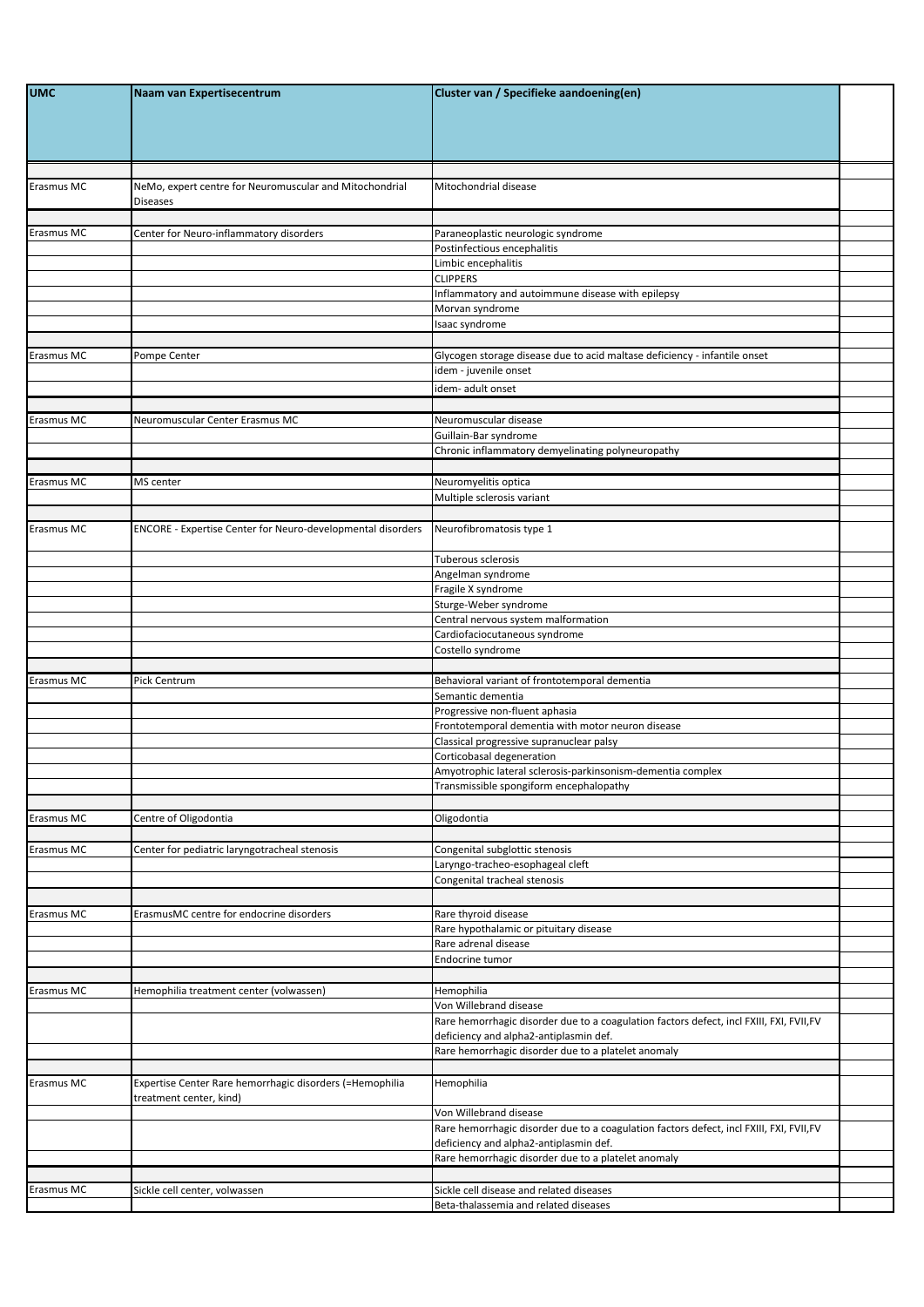| <b>UMC</b> | Naam van Expertisecentrum                                            | Cluster van / Specifieke aandoening(en)                                           |  |
|------------|----------------------------------------------------------------------|-----------------------------------------------------------------------------------|--|
|            |                                                                      | Alpha-thalassemia and related diseases                                            |  |
|            |                                                                      |                                                                                   |  |
| Erasmus MC | Sickle cell center, kind                                             | Sickle cell disease and related diseases                                          |  |
|            |                                                                      | Beta-thalassemia and related diseases<br>Hemoglobinopathy                         |  |
|            |                                                                      |                                                                                   |  |
| Erasmus MC | Leukemia and Stem cell transplantation center                        | Myeloid hemopathy                                                                 |  |
|            |                                                                      | Acute lymphoblastic leukemia (adult)                                              |  |
|            |                                                                      |                                                                                   |  |
| Erasmus MC | Multiple myeloma treatment center                                    | Multiple myeloma<br>Aggressive B-cell non-Hodgkin lymphoma                        |  |
|            |                                                                      |                                                                                   |  |
| Erasmus MC | Paediatric Brain Tumour Center                                       | Rare nervous system tumor                                                         |  |
|            |                                                                      |                                                                                   |  |
| Erasmus MC | <b>Brain Tumor Center</b>                                            | Glial tumor                                                                       |  |
|            |                                                                      | Tumor of the meninges<br>Primary central nervous system lymphoma                  |  |
|            |                                                                      | Primary germ cell tumor of the central nervous system                             |  |
|            |                                                                      | Embryonal tumor of the neuroepithelial tissue                                     |  |
|            |                                                                      | Hemangioblastoma                                                                  |  |
|            |                                                                      | Craniopharyngioma<br>Tumor of cranial and spinal nerves                           |  |
|            |                                                                      |                                                                                   |  |
| Erasmus MC | Academic Breast Cancer Center                                        | <b>Hereditary Breast Cancer</b>                                                   |  |
|            |                                                                      |                                                                                   |  |
| Erasmus MC | Nasal, Paranasal, Ear and Skull base tumors workgroup                | Tumors arising from the epithelium of the nasal, paranasal and skull base regions |  |
|            |                                                                      | Esthesioneuroblastoma                                                             |  |
| Erasmus MC | Rotterdam Head and Neck Tumor work group                             | Oral and laryngyal squamous carcinoma                                             |  |
|            |                                                                      |                                                                                   |  |
| Erasmus MC | Soft tissue sarcoma center                                           | Rare soft tissue tumor                                                            |  |
| Erasmus MC | Pediatric Surgical Centre for Anatomical Congenital<br>Malformations | Congenital and syndromic diaphragmatic hernia                                     |  |
|            |                                                                      | Esophageal atresia                                                                |  |
|            |                                                                      | Hirschsprung disease                                                              |  |
|            |                                                                      | Anorectal malformation<br>Omphalocele                                             |  |
|            |                                                                      | Gastroschisis                                                                     |  |
|            |                                                                      | Intestinal malformation                                                           |  |
|            |                                                                      | Chronic intestinal failure                                                        |  |
|            |                                                                      |                                                                                   |  |
| Erasmus MC | Erasmus MC Center for Pancreatic Diseases                            | Hereditary chronic pancreatitis                                                   |  |
|            |                                                                      | Recurrent acute pancreatitis<br>Autoimmune pancreatitis type 1                    |  |
|            |                                                                      | Autoimmune pancreatitis type 2                                                    |  |
|            |                                                                      | Familiar pancreascarcinoma                                                        |  |
|            |                                                                      | Congenital pancreatic cyst                                                        |  |
|            |                                                                      |                                                                                   |  |
| Erasmus MC | Rotterdam Oesophageal and Gastric Cancer Working Group               | Esophageal carcinoma; incl. Barrett's oesophagus                                  |  |
| Erasmus MC | Erasmus MC Liver Center                                              | Hepatocellular adenoma                                                            |  |
|            |                                                                      | Adult hepatocellular carcinoma                                                    |  |
|            |                                                                      | Klatskin tumor                                                                    |  |
|            |                                                                      | Rare hepatic and biliary tract tumor                                              |  |
|            |                                                                      |                                                                                   |  |
| Erasmus MC | Immunodeficiency center                                              | Primary immunodeficiency                                                          |  |
|            |                                                                      |                                                                                   |  |
| Erasmus MC | Center for systemic allergic diseases                                | Systemic mastocytosis                                                             |  |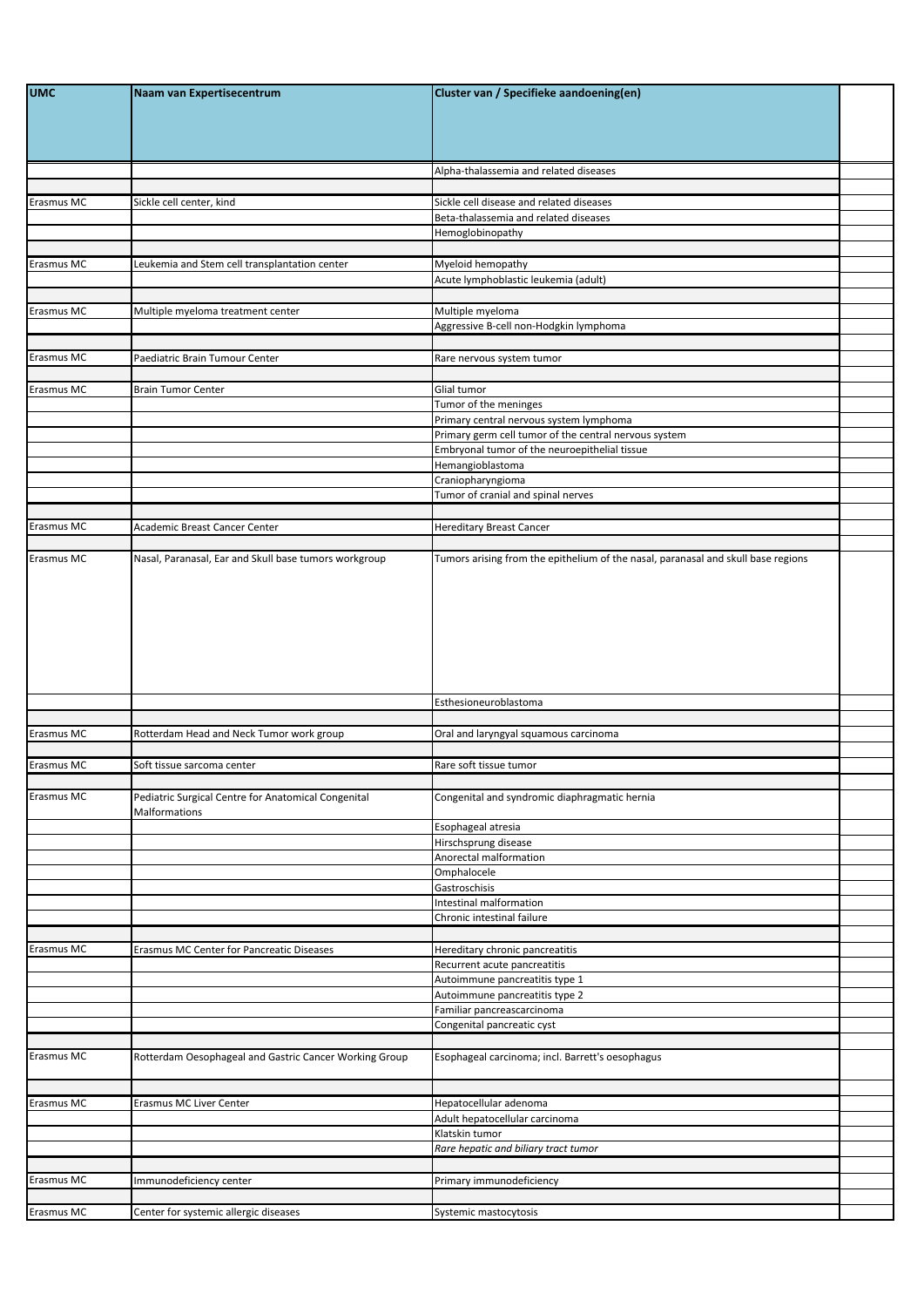| <b>UMC</b> | Naam van Expertisecentrum                                            | Cluster van / Specifieke aandoening(en)                                                                                                                                 |  |
|------------|----------------------------------------------------------------------|-------------------------------------------------------------------------------------------------------------------------------------------------------------------------|--|
|            |                                                                      |                                                                                                                                                                         |  |
| Erasmus MC | Center of rare skin diseases                                         | Netherton syndrome                                                                                                                                                      |  |
|            |                                                                      | Suppurative hidradenitis                                                                                                                                                |  |
|            |                                                                      | Vascular anomaly or angioma                                                                                                                                             |  |
| Erasmus MC | Centre of expertise for Children with Autoimmune Diseases            |                                                                                                                                                                         |  |
| Erasmus MC | Centre of expertise for Children with Autoimmune Diseases            | Juvenile idiopathic arthritis                                                                                                                                           |  |
| Erasmus MC | Center for Rare Systemic Immune Disease                              | Rare systemic disease; Uveitis, Morbus Behcet, Morbus Sjogren, Systemic sclerosis                                                                                       |  |
| Erasmus MC | <b>Turner Syndrome Center</b>                                        | Turner syndrome                                                                                                                                                         |  |
|            |                                                                      |                                                                                                                                                                         |  |
| Erasmus MC | Craniofacial Center                                                  | Isolated craniosynostosis                                                                                                                                               |  |
|            |                                                                      | Syndromic craniosynostosis; craniofrontonasal syndrome                                                                                                                  |  |
|            |                                                                      | Pierre Robin syndrome associated with branchial archs anomalies                                                                                                         |  |
|            |                                                                      | Cleft lip with or without cleft palate                                                                                                                                  |  |
|            |                                                                      | Cleft palate                                                                                                                                                            |  |
| Erasmus MC | ErasmusMC Center for Congenital Hand and Upper Limb<br>Malformations | Syndrome with limb malformations as a major feature                                                                                                                     |  |
|            |                                                                      | Non-syndromic limb malformation                                                                                                                                         |  |
|            |                                                                      |                                                                                                                                                                         |  |
| Erasmus MC | <b>Expertise center DSD</b>                                          | Disorder of sex development                                                                                                                                             |  |
| Erasmus MC | Expert Center spinal disraphism Rotterdam                            | Spina bifida aperta                                                                                                                                                     |  |
|            |                                                                      |                                                                                                                                                                         |  |
| Erasmus MC | Center for inherited cardiovascular diseases                         | Hypertrophic cardiomyopathy                                                                                                                                             |  |
|            |                                                                      | Unclassified cardiomyopathy                                                                                                                                             |  |
|            |                                                                      | Rare cardiac disease; rare familial occurrence of thoracic aortic abnormalities incl.<br>dissection with (un)known genetic cause, e.g. Aneurysm-osteoarthritis syndrome |  |
|            |                                                                      |                                                                                                                                                                         |  |
| Erasmus MC | Center for congenital heart diseases Erasmus MC Rotterdam            | Congenital heart malformation                                                                                                                                           |  |
| Erasmus MC | Expert Center Prader Willi syndrome                                  | Chromosomal anomaly; Prader Willi syndrome                                                                                                                              |  |
|            |                                                                      |                                                                                                                                                                         |  |
| Erasmus MC | <b>Expert Center Rare Growth Disorders</b>                           | Silver-Russell syndrome due to maternal uniparental disomy of chromosome 7; also<br>H19 hypomethylation chromosome 11 or unknown                                        |  |
|            |                                                                      | Non-acquired pituitary hormone deficiency; not yet known whether or which genes                                                                                         |  |
|            |                                                                      | Non-acquired pituitary hormone deficiency; due to known GH gene and yet unknown<br>genetic variants<br>Growth hormone insensitivity syndrome                            |  |
|            |                                                                      |                                                                                                                                                                         |  |
| Erasmus MC | Expertise center Erasmus MC Vascular Genetics                        | Homozygous familial hypercholesterolemia                                                                                                                                |  |
|            |                                                                      | Familial lipoprotein lipase deficiency                                                                                                                                  |  |
| Erasmus MC | Erasmus MC Cystic Fibrosis Center                                    | Cystic fibrosis                                                                                                                                                         |  |
|            |                                                                      |                                                                                                                                                                         |  |
| Erasmus MC | Pulmonary hypertension center                                        | Rare respiratory disease                                                                                                                                                |  |
| Erasmus MC | Interstitial Lung Disease Centre                                     | Interstitial lung disease; adult                                                                                                                                        |  |
|            |                                                                      |                                                                                                                                                                         |  |
| Erasmus MC | Sarcoidosis Centre ErasmusMC                                         | Sarcoidosis                                                                                                                                                             |  |
|            |                                                                      |                                                                                                                                                                         |  |
| Erasmus MC | Mesothelioma centre                                                  | Mesothelioma                                                                                                                                                            |  |
|            |                                                                      | Malignant peritoneal mesothelioma<br>Thymoma                                                                                                                            |  |
|            |                                                                      | Small cell lung cancer                                                                                                                                                  |  |
|            |                                                                      |                                                                                                                                                                         |  |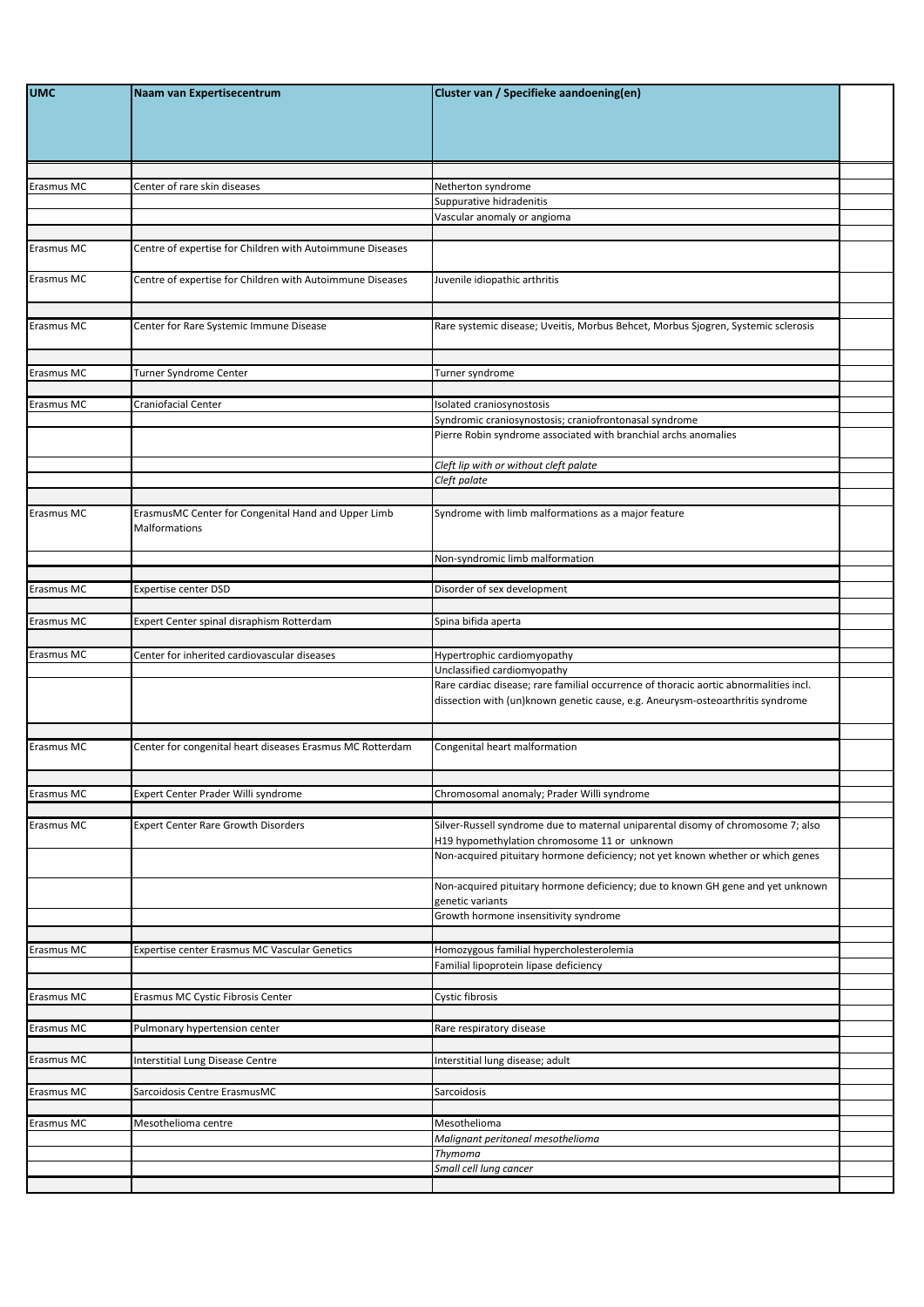| <b>UMC</b>        | Naam van Expertisecentrum                                                          | Cluster van / Specifieke aandoening(en)                                                                                                                                                       |                  |
|-------------------|------------------------------------------------------------------------------------|-----------------------------------------------------------------------------------------------------------------------------------------------------------------------------------------------|------------------|
|                   |                                                                                    |                                                                                                                                                                                               |                  |
| Erasmus MC        | Center for Bronchopulmonary Dysplasia                                              | Bronchopulmonary dysplasia                                                                                                                                                                    |                  |
|                   |                                                                                    |                                                                                                                                                                                               |                  |
| Erasmus MC        | Erasmus MC Bone Center                                                             | Primary bone dysplasia                                                                                                                                                                        |                  |
|                   |                                                                                    |                                                                                                                                                                                               |                  |
| Erasmus MC        | Center for Perinatal Psychiatry                                                    | Postpartum psychosis                                                                                                                                                                          |                  |
| Erasmus MC        | Erasmus MC Leprosy Centre                                                          | Leprosy                                                                                                                                                                                       |                  |
|                   |                                                                                    |                                                                                                                                                                                               |                  |
| <b>Erasmus MC</b> | Academic Center Kidney & Hypertension                                              | rare renal tubular disease                                                                                                                                                                    |                  |
|                   |                                                                                    | familial cystic renal disease                                                                                                                                                                 |                  |
| <b>Erasmus MC</b> | Center for Familian and Hereditary Tumors                                          | Lynch Syndrome                                                                                                                                                                                |                  |
|                   |                                                                                    |                                                                                                                                                                                               |                  |
| <b>Erasmus MC</b> | Center for pregnancy induced diseases                                              | Pre-eclampsia (< 34 wks)                                                                                                                                                                      |                  |
|                   |                                                                                    | HELLP-syndrome                                                                                                                                                                                |                  |
| <b>Erasmus MC</b> | Centre of Expertise for Uveitis                                                    | <b>Uveitis</b>                                                                                                                                                                                | $\ast$           |
|                   |                                                                                    | Fuchs hetrochromic iridocyclitis                                                                                                                                                              | $\ast$           |
|                   |                                                                                    | Birdshot chorioretinopathy                                                                                                                                                                    | $\ast$           |
|                   |                                                                                    | Paraneoplastic uveitis (ipv uveitis)                                                                                                                                                          | $\ast$<br>$\ast$ |
|                   |                                                                                    | Cancer-associated retinopathy                                                                                                                                                                 |                  |
| Erasmus MC        | Center for Genetic Eye Diseases Rotterdam                                          | Retinal dystrophy                                                                                                                                                                             |                  |
|                   |                                                                                    | Retinitis pigmentosa                                                                                                                                                                          |                  |
|                   |                                                                                    | Developmental defect of the eye                                                                                                                                                               |                  |
|                   |                                                                                    | Color-vision disease                                                                                                                                                                          |                  |
|                   |                                                                                    | Achromatopsia                                                                                                                                                                                 |                  |
| <b>Erasmus MC</b> | Center for Congenital bone marrow failure and leukemia<br>predisposition syndromes | Myelodysplastic syndrome                                                                                                                                                                      |                  |
|                   |                                                                                    | Inherited acute myeloid leukemia                                                                                                                                                              |                  |
|                   |                                                                                    | Constitutional neutropenia                                                                                                                                                                    |                  |
|                   | Rotterdam Ocular Melanoma Center (ROMC)                                            | Uveal melanoma                                                                                                                                                                                |                  |
|                   |                                                                                    |                                                                                                                                                                                               |                  |
| LUMC              | <b>Center for Bone Quality</b>                                                     | Sclerosteosis                                                                                                                                                                                 |                  |
|                   |                                                                                    | Primary bone dysplasia with decreased bone density<br>Primary bone dysplasia with defective bone mineralization                                                                               |                  |
|                   |                                                                                    | Fibrous dysplasia of bone                                                                                                                                                                     |                  |
|                   |                                                                                    | Sternocostoclavicular Hyperostosis                                                                                                                                                            |                  |
|                   |                                                                                    | Rare parathyroid disease and phosphocalcic metabolism anomaly                                                                                                                                 |                  |
|                   |                                                                                    | Primary bone dysplasia with increased bone density                                                                                                                                            |                  |
|                   |                                                                                    | Primary bone dysplasia with disorganized development of skeletal components                                                                                                                   |                  |
|                   |                                                                                    | Chronic recurrent multifocal osteomyelitis                                                                                                                                                    |                  |
| LUMC              | Nerve Centre                                                                       | Nerve lesion                                                                                                                                                                                  |                  |
|                   |                                                                                    |                                                                                                                                                                                               |                  |
| LUMC              | Neuromuscular Center LUMC                                                          | Neuromuscular disease<br>Duchenne en Becker muscular dystrophy                                                                                                                                |                  |
|                   |                                                                                    | Acquired neuromuscular junction disease                                                                                                                                                       |                  |
|                   |                                                                                    | Facioscapulohumeral dystrophy                                                                                                                                                                 |                  |
|                   |                                                                                    | Oculopharyngeal muscular dystrophy                                                                                                                                                            |                  |
|                   |                                                                                    | Inclusion body myositis                                                                                                                                                                       |                  |
| LUMC              | Huntington Disease Center Leiden                                                   | Huntington disease                                                                                                                                                                            |                  |
|                   |                                                                                    |                                                                                                                                                                                               |                  |
| LUMC              | Cerebral Hereditary Angiopathy Center                                              | CADASIL, and RVCL - HCHWA-D                                                                                                                                                                   |                  |
|                   |                                                                                    |                                                                                                                                                                                               |                  |
| LUMC              | Headache Center LUMC                                                               | Rare headache; Sporadic/Familial Hemiplegic Migraine, Visual Snow, SUNCT,<br>Cluster Headache, Trigeminus Neuralgia, Hemicrania Continua, Paroxysmal<br>Hemicrania, TAC nao, Hypnic Headache. |                  |
|                   |                                                                                    |                                                                                                                                                                                               |                  |
| LUMC              | Autonomic Disease Center                                                           | Pure autonomic failure, PAF                                                                                                                                                                   |                  |
|                   |                                                                                    |                                                                                                                                                                                               |                  |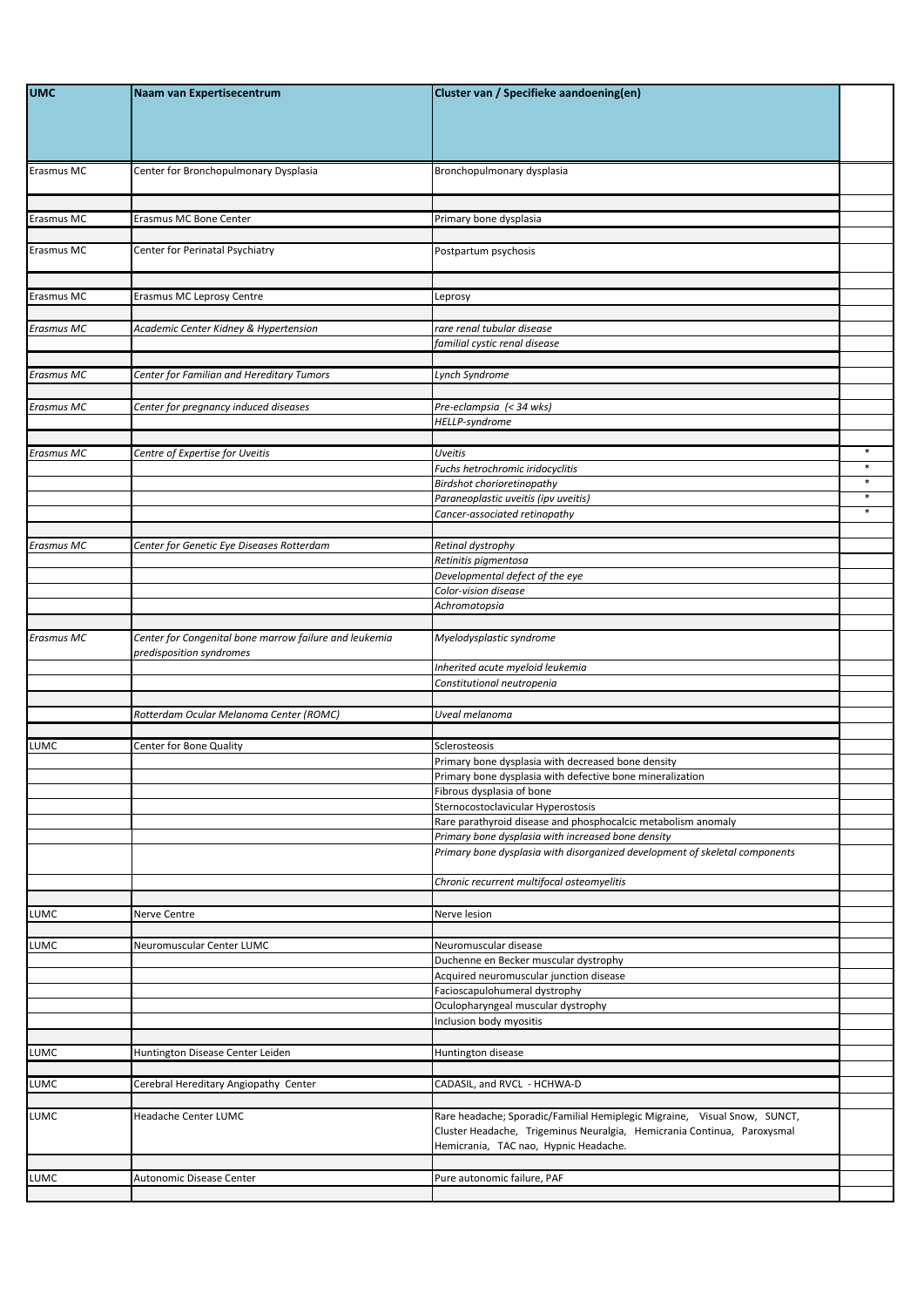| <b>UMC</b>  | Naam van Expertisecentrum                             | Cluster van / Specifieke aandoening(en)                                                     |  |
|-------------|-------------------------------------------------------|---------------------------------------------------------------------------------------------|--|
| LUMC        | Gender Clinic Leiden, WAKZ-Curium LUMC                | Gender dysphoria                                                                            |  |
| LUMC        | Expertise center for monogenic diabetes mellitus      | MODY syndrome                                                                               |  |
| <b>LUMC</b> | Expertise center for lipodystrophy                    | Primary lipodystrophy                                                                       |  |
| LUMC        | Center for Endocrine Tumors Leiden (CETL)             | Rare hypothalamic and pituitary disease (behalve MEN 1 en 2)                                |  |
|             |                                                       | Hereditary pheochromocytoma-paraganglioma                                                   |  |
|             |                                                       | Thyroid tumor<br>Adrenocortical carcinoma                                                   |  |
|             |                                                       | Parathyroid carcinoma<br>Acquired chronic primary adrenal insufficiency                     |  |
| LUMC        | <b>Expertise Center Genetics of growth</b>            | Growth disorders with a height <- 3 SDS                                                     |  |
|             |                                                       | Growth disorders with a height >3 SDS                                                       |  |
|             |                                                       | Leri-Weill dyschondrosteosis/syndrome                                                       |  |
|             |                                                       | Disorders in the GH-IGF1 axis and signaling pathways<br>IGSF1 deficiency syndrome           |  |
| LUMC        | Hemophilia treatment centre LUMC-Haga                 | Hemophilia A                                                                                |  |
|             |                                                       | Hemophilia B                                                                                |  |
|             |                                                       | Von Willebrand disease                                                                      |  |
|             |                                                       | Acquired hemophilia                                                                         |  |
|             |                                                       | Acquired von Willebrand syndrome                                                            |  |
| LUMC        | Expert center for aplastic anemia                     | Idiopathic aplastic anemia                                                                  |  |
| LUMC        | Expert center for hemoglobinopathies                  | Hemoglobinopathy, incl alpha- beta-thalassemia, Sickle Cell Disease, HbS and Hb<br>variants |  |
| LUMC        | Expert center for pediatric stem cell transplantation | Combined T and B cell immunodeficiency, mainly SCID and ICF syndr                           |  |
|             |                                                       | Primary immunodeficiency due to a defect in adaptive immunity                               |  |
|             |                                                       | Acute graft versus host disease                                                             |  |
| <b>LUMC</b> | Bone and soft tissue tumour clinic                    | Soft tissue sarcoma; Gastrointestinal stromal (cell) tumour                                 |  |
| <b>LUMC</b> | Bone and soft tissue tumour clinic                    | Rare bone tumor                                                                             |  |
|             |                                                       | Multiple osteochondromas                                                                    |  |
|             |                                                       | Adamantinoma<br>Chondromyxoid fibroma                                                       |  |
|             |                                                       | Osteosarcoma                                                                                |  |
|             |                                                       | Ewing sarcoma                                                                               |  |
|             |                                                       | Chondrosarcoma<br>Giant cell tumor of bone                                                  |  |
|             |                                                       | Rare soft tissue tumor                                                                      |  |
|             |                                                       |                                                                                             |  |
| <b>LUMC</b> | Leiden Ocular Oncology Center                         | Uveal melanoma                                                                              |  |
|             |                                                       |                                                                                             |  |
| LUMC        | Female Cancer Center - Leiden (FCC-L)                 | Rare cancer of the cervix uteri<br>Rare vulvovaginal tumor; Vulvar cancer                   |  |
|             |                                                       | Rare cancer of the corpus uteri                                                             |  |
|             |                                                       | Rare ovarian cancer                                                                         |  |
| <b>LUMC</b> | Expertise Center Pediatric ophthalmology              | Retinopathy of prematurity                                                                  |  |
|             |                                                       |                                                                                             |  |
| LUMC        | <b>Expertise Center Fetal medicine</b>                | Hemolytic disease due to fetomaternal alloimmunization                                      |  |
|             |                                                       | Twin to twin transfusion syndrome                                                           |  |
|             |                                                       | Fetal and neonatal alloimmune thrombocytopenia                                              |  |
|             |                                                       | Fetal parvovirus syndrome<br>Hydrops fetalis                                                |  |
|             |                                                       | Congenital heart malformation; fetal cardiac interventions                                  |  |
|             |                                                       | Posterior urethral valve; Lower Urinary Tract Obstruction                                   |  |
|             |                                                       | Non-syndromic respiratory or mediastinal malformation                                       |  |
|             |                                                       |                                                                                             |  |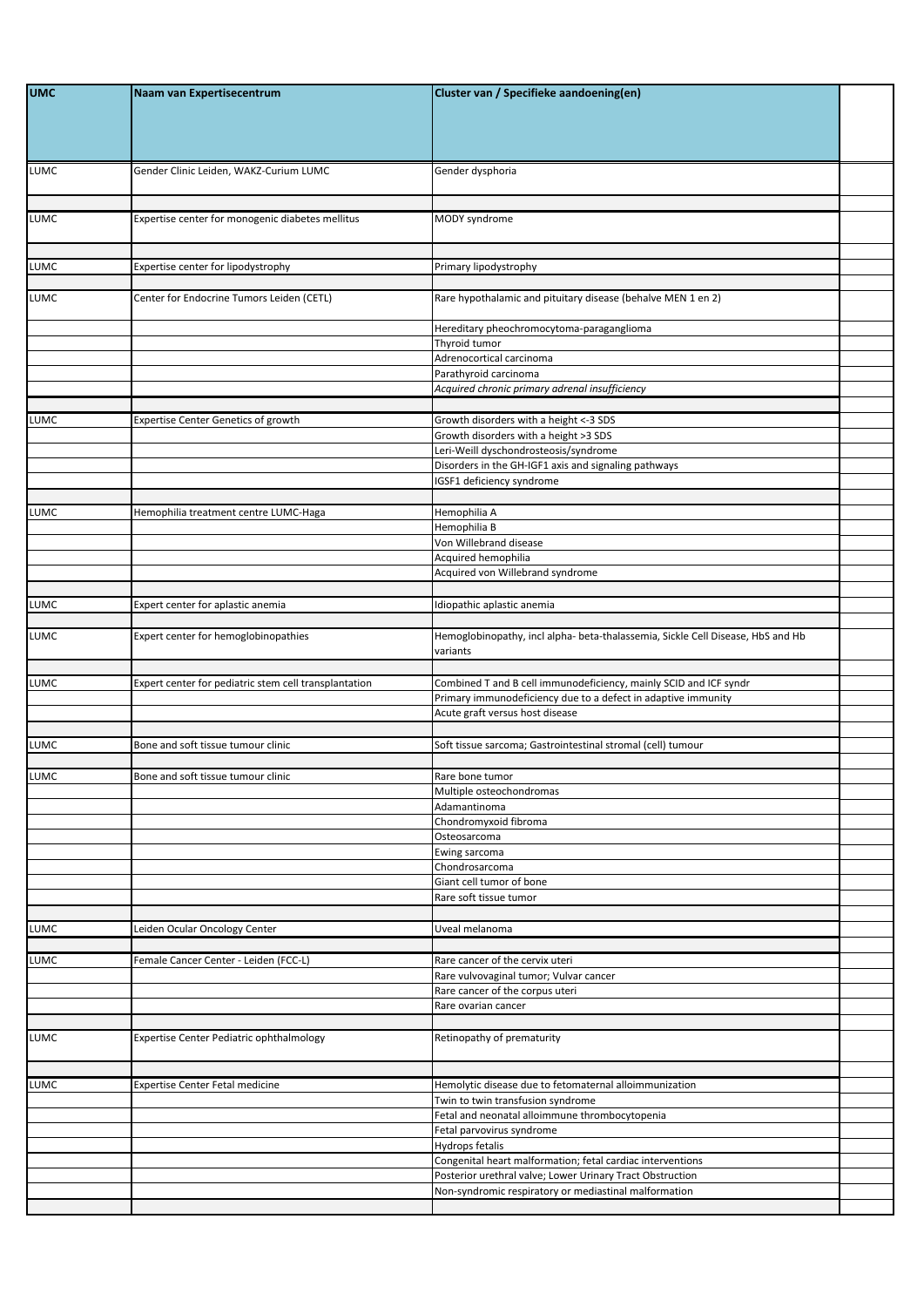| <b>UMC</b>        | Naam van Expertisecentrum                                                               | Cluster van / Specifieke aandoening(en)                                                                             |        |
|-------------------|-----------------------------------------------------------------------------------------|---------------------------------------------------------------------------------------------------------------------|--------|
| LUMC              | Prenatal and congenital infections by cytomegalovirus and<br>parvovirus B19             | Infectious embryofetopathy; Congenital CMV inf. and fetal and congenital parvovirus<br><b>B19</b> inf.              |        |
| LUMC              | Expert center for cutaneous lymphomas                                                   | Primary cutaneous lymphoma                                                                                          |        |
|                   |                                                                                         |                                                                                                                     |        |
| LUMC              | Expertise Center Rare autoinflammatory diseases                                         | Systemic sclerosis<br>Juvenile rheumatoid factor-negative polyarthritis with anti-nuclear antibodies                |        |
|                   |                                                                                         |                                                                                                                     |        |
| LUMC              | Congenital Heart malformations<br>(CAHAL pediatric)                                     | Congenital heart malformation; pediatric                                                                            |        |
|                   |                                                                                         | Rare cardiac rhythm disease; non-genetic                                                                            |        |
|                   | Marfan-FTAAD Clinic                                                                     |                                                                                                                     |        |
| LUMC              |                                                                                         | Marfan syndrome; including neonatal Marfan syndrome, FTAAD                                                          |        |
| LUMC              | Hereditairy bowel cancer centre                                                         | Hereditary nonpolyposis colon cancer; Lynch caused by MLH1 or MSH2 mutation                                         |        |
|                   |                                                                                         | Hereditary nonpolyposis colon cancer; Lynch caused by MSH6 or PMS2 mutation                                         |        |
|                   |                                                                                         | MUTYH-related attenuated familial adenomatous polyposis<br>Familial adenomatous polyposis; APC associated polyposis |        |
|                   |                                                                                         |                                                                                                                     |        |
| LUMC              | Clinic for Lupus-, Vasculitis- and Complement-mediated<br>systemic diseases             | C3 glomerulonephritis                                                                                               |        |
|                   |                                                                                         | Pauci-immune glomerulonephritis                                                                                     |        |
|                   |                                                                                         | Anti-neutrophil cytoplasmic antibody-associated vasculitis                                                          |        |
|                   |                                                                                         | Immunoglobulin-mediated membranoproliferative glomerulonephritis                                                    |        |
| LUMC              | Center for Inherited kidney disease                                                     | Autosomal recessive polycystic kidney disease                                                                       |        |
|                   |                                                                                         | Autosomal Dominant Polycystic Kidney Disease, PKD1 mutation                                                         |        |
|                   |                                                                                         | Autosomal Dominant Polycystic Kidney Disease PKD2 mutation<br>Autosomal Dominant Medullairy Cystic Kidney Disease   |        |
|                   |                                                                                         |                                                                                                                     |        |
| LUMC              | Alpha1 International Registry (AIR)                                                     | Alpha-1-antitrypsin deficiency                                                                                      |        |
|                   |                                                                                         |                                                                                                                     |        |
| LUMC              | Center for Narcolepsia                                                                  | Narcolepsy-cataplexy                                                                                                |        |
| LUMC              | Expert center for familial cutanous melanoma                                            | Familial melanoma; incl. FAMMM syndrome and FAMMMPC syndrome                                                        |        |
|                   |                                                                                         |                                                                                                                     |        |
| LUMC              | Center of expertise Coffin-Siris syndrome                                               | Coffin-Siris syndroom                                                                                               |        |
|                   |                                                                                         |                                                                                                                     |        |
| LUMC              | Familial and hereditary breast cancer center                                            | Hereditary breast and ovarian cancer syndrome<br>Hereditary breast cancer                                           |        |
| LUMC              | Center for vestibular schwannoma and NF2                                                | Vestibularis schwannoom                                                                                             |        |
|                   |                                                                                         |                                                                                                                     |        |
|                   | LUMC & AMC & Vumc Center for Hereditary Retinal Diseases Leiden Amsterdam               | Retinal dystrophy                                                                                                   |        |
|                   |                                                                                         | Centrale sereuze chorioretinopathie                                                                                 |        |
| LUMC & Erasmus MC | Center for Congenital bone marrow failure and leukemia                                  | Myelodysplastic syndrome                                                                                            |        |
|                   |                                                                                         | Inherited acute myeloid leukemia                                                                                    |        |
|                   |                                                                                         | Constitutional neutropenia                                                                                          |        |
| LUMC              | Center for Polyomavirus-associated skin infections and cancer                           | Virus-associated trichodysplasia spinulosa, usually known as trichodysplasia spinulosa                              |        |
|                   | (Acronym PASIC)                                                                         |                                                                                                                     | $\ast$ |
| LUMC              | Expert Center for hematopoietic stem cell transplantation and T- Acute myeloid leukemia |                                                                                                                     |        |
|                   | cell immunotherapy                                                                      |                                                                                                                     |        |
|                   |                                                                                         | Acute lymfoblastic leukemia                                                                                         |        |
|                   |                                                                                         | Plasma cell tumor                                                                                                   |        |
| LUMC              | Center for primary and secondary immunodeficiencies                                     | Mendelian susceptibility to mycobacterial diseases                                                                  |        |
|                   |                                                                                         | Combined T and B cell immunodeficiency                                                                              |        |
|                   |                                                                                         |                                                                                                                     |        |
| MUMC+             | Expertise Center Galactosemia                                                           | Galactosemia                                                                                                        |        |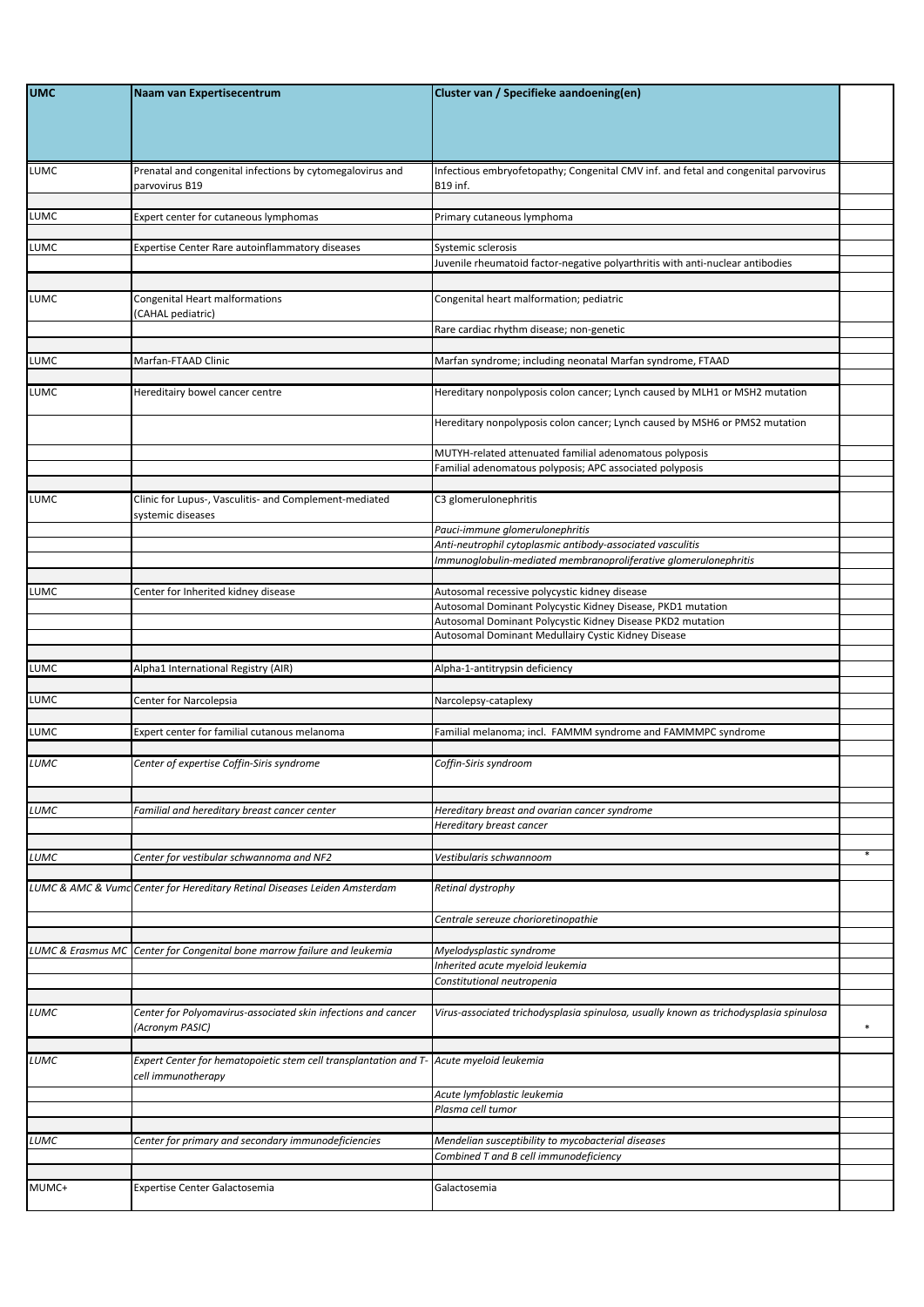| <b>UMC</b>            | Naam van Expertisecentrum                               | Cluster van / Specifieke aandoening(en)                                                                        |  |
|-----------------------|---------------------------------------------------------|----------------------------------------------------------------------------------------------------------------|--|
| MUMC+                 | Expertise Center Hyperostosis of the skull              | Osteopetrosis                                                                                                  |  |
|                       |                                                         |                                                                                                                |  |
| MUMC+                 | Expertise Center Huntington's disease                   | Huntington disease                                                                                             |  |
| MUMC+                 | Neuromuscular Centre MUMC+                              | Neuromuscular disease                                                                                          |  |
|                       |                                                         | Myotonic dystrophy<br>Sodium channelopathy-related small fiber neuropathy                                      |  |
|                       |                                                         | Duchenne and Becker muscular dystrophy                                                                         |  |
| MUMC+                 | <b>Expertise Center Neural tube defects</b>             | Neural tube defect                                                                                             |  |
|                       |                                                         |                                                                                                                |  |
| MUMC+                 | <b>Academic Center for Epilepsy</b>                     | Epilepsy syndrome                                                                                              |  |
|                       |                                                         | Continuous spikes and waves during sleep, epileptic encephalopathy<br>Early infantile epileptic encephalopathy |  |
|                       |                                                         |                                                                                                                |  |
| MUMC+                 | <b>Expertise Center Cerebral Palsy</b>                  | Spastic diplegia - infantile type. 1. spastic unilateral cerebral palsy 2. dyskinetic<br>cerebral palsy        |  |
| MUMC+                 | <b>Expertise Center Hereditary Tumors</b>               | Hereditary breast and ovarian cancer                                                                           |  |
|                       |                                                         |                                                                                                                |  |
| MUMC+                 | <b>Center for Genodermatoses</b>                        | Inherited ichthyosis                                                                                           |  |
|                       |                                                         | Erythrokeratoderma<br>Lymphedema                                                                               |  |
|                       |                                                         | Birt-Hogg-Du syndrome                                                                                          |  |
|                       |                                                         | Rare genetic skin disease<br>Hereditary palmoplantar keratoderma                                               |  |
|                       |                                                         | Basal cell nevus syndrome                                                                                      |  |
|                       |                                                         |                                                                                                                |  |
| MUMC+                 | Expertise center Rare syndromes and cognitive disorders | Rare developmental defect during embryogenesis<br>Kabuki syndrome                                              |  |
|                       |                                                         | Rett Syndrome                                                                                                  |  |
|                       |                                                         |                                                                                                                |  |
| MUMC+                 | Expertise center Cardiogenetics MUMC+                   | Rare familial disorder with hypertrophic cardiomyopathy<br>Dilated cardiomyopathy                              |  |
|                       |                                                         | Arrhythmogenic right ventricular dysplasia                                                                     |  |
|                       |                                                         | Familial long QT syndrome<br>Idiopathic ventricular fibrillation - not Brugada type                            |  |
|                       |                                                         | Brugada syndrome                                                                                               |  |
| MUMC+                 | Expertise center Pulmonary hypertension                 | Pulmonary hypertension with unclear multifactorial mechanism; auto immune                                      |  |
|                       |                                                         | mechanisms in PH, and right ventricular failure                                                                |  |
| MUMC+ &<br>Radboudumc | Marfan and related disorders policlinic                 | Marfan syndrome                                                                                                |  |
|                       |                                                         | Loeys-Dietz syndrome<br>Familial thoracic aortic aneurysm and aortic dissection                                |  |
|                       |                                                         |                                                                                                                |  |
| MUMC+                 | Limburg renal registry                                  | EGPA, GPA and MPA<br>Cryoglobulinemic vasculitis                                                               |  |
|                       |                                                         |                                                                                                                |  |
| MUMC+                 | Gastro-intestinal center Maastricht                     | Biliary tract carcinoma en Hepathocellular carcinoma                                                           |  |
| MUMC+                 | Maastricht Soft Tissue Tumor Center                     | Rare soft tissue tumor; long list, together all soft tissue sarcomas in adults                                 |  |
| MUMC+                 | Maastricht Gynaecological Oncology Center               | Rare ovarian cancer; epithelial and non-epithelial, also tumor of Fallopian tubes                              |  |
|                       |                                                         | Rare cancer of the corpus uteri                                                                                |  |
|                       |                                                         |                                                                                                                |  |
| MUMC+                 | Center for Endocrine tumors                             | Thyroid carcinoma                                                                                              |  |
| MUMC+                 | Neuroendocrine tumours Center                           | Bronchial NET en Merkelcell carcinoma                                                                          |  |
| MUMC+                 | Neuro-oncologie centrum Maastricht                      | Glial tumor                                                                                                    |  |
|                       |                                                         | Tumor of cranial and spinal nerves                                                                             |  |
|                       |                                                         |                                                                                                                |  |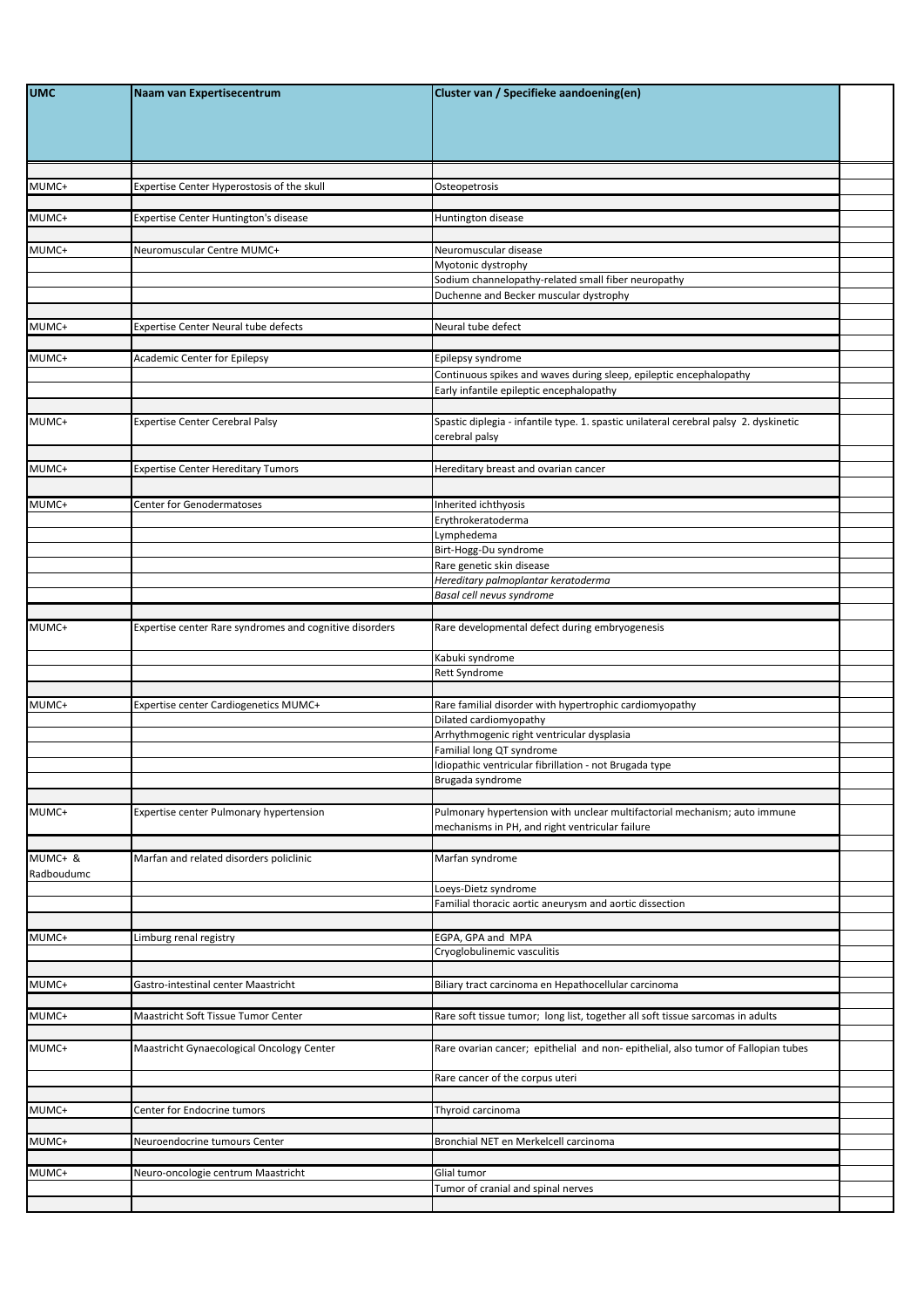| <b>UMC</b> | Naam van Expertisecentrum                             | Cluster van / Specifieke aandoening(en)                                                                                                                                                                    |        |
|------------|-------------------------------------------------------|------------------------------------------------------------------------------------------------------------------------------------------------------------------------------------------------------------|--------|
|            |                                                       |                                                                                                                                                                                                            |        |
| MUMC+      | Maastricht Head & Neck Cancer Center                  | Rare otorhinolaryngologic tumor; as a group                                                                                                                                                                |        |
| MUMC+      | Lung cancer center maastricht                         | Small cell lung cancer                                                                                                                                                                                     |        |
| MUMC+      | Division of Balance Disorders                         | Idiopathic Bilateral Vestibulopathy                                                                                                                                                                        |        |
| MUMC+      | <b>MUMC Mediastinal tumors</b>                        | Thymic tumor                                                                                                                                                                                               | $\ast$ |
| Radboudumc | Nijmegen centre for mitochondrial disorders           | Mitochondrial disease                                                                                                                                                                                      |        |
| Radboudumc | Vijmegen Center for Disorders of Glycosylation (NCDG) | Congenital disorder of glycosylation                                                                                                                                                                       |        |
| Radboudumc | Centre for genetic movement disorders                 | Rare hereditary ataxia, mainly autosomal dominant and recessive cerebellar ataxias                                                                                                                         |        |
|            |                                                       | Hereditary spastic paraplegia<br>Mainly Sjogren-Larsson syndrome, GLUT1 deficiency syndrome, and disorders of                                                                                              |        |
|            |                                                       | dopamine metabolism                                                                                                                                                                                        |        |
| Radboudumc | Neuromuscular Centre                                  | Neuromuscular disease                                                                                                                                                                                      |        |
|            |                                                       | Facioscapulohumeral dystrophy<br>Oculopharyngeal muscular dystrophy                                                                                                                                        |        |
|            |                                                       | Duchenne and Becker muscular dystrophy                                                                                                                                                                     |        |
|            |                                                       | Myotonic dystrophy                                                                                                                                                                                         |        |
|            |                                                       | Neuralgic amyotrophy<br>Idiopathic inflammatory myopathy                                                                                                                                                   |        |
|            |                                                       | Congenital myotonia and paramyotonia congentia                                                                                                                                                             |        |
|            |                                                       | Non-dystrophic myopathy                                                                                                                                                                                    |        |
| Radboudumc | Center for rare CNS and retinal vascular disease      | Acquired aneurysmal subarachnoid hemorrhage                                                                                                                                                                |        |
|            |                                                       |                                                                                                                                                                                                            |        |
| Radboudumc | Hearing & Genes Centre                                | Rare genetic deafness<br>Usher syndrome                                                                                                                                                                    |        |
|            |                                                       |                                                                                                                                                                                                            |        |
| Radboudumc | Radboud Adrenal Centre                                | Cushing syndrome                                                                                                                                                                                           |        |
|            |                                                       | Adrenogenital syndrome<br>Rare primary hyperaldosteronism                                                                                                                                                  |        |
|            |                                                       | Primary adrenal insufficiency                                                                                                                                                                              |        |
|            |                                                       | Adrenal/paraganglial tumor, incl Von Hippel Lindau and MEN-2 syndrome                                                                                                                                      |        |
|            |                                                       | Adrenal/paraganglial tumor; except catecholamines, aldosterone or cortisol producing<br>Incl. incidentalomas and carcinomas                                                                                |        |
| Radboudumc | Centre of Paroxysmal Nocturnal hemoglobinuria         | Paroxysmal nocturnal hemoglobinuria                                                                                                                                                                        |        |
|            |                                                       |                                                                                                                                                                                                            |        |
| Radboudumc | Haemophilia treatment centre                          | Rare coagulation disorder; hemophilia                                                                                                                                                                      |        |
|            |                                                       | Rare coagulation disorder; von Willebrand Disease<br>Rare coagulation disorder; other                                                                                                                      |        |
|            |                                                       |                                                                                                                                                                                                            |        |
| Radboudumc | Radboud Center for iron disorders                     | Disorder of iron metabolism and transport, focus on hereditary hemochromatosis,<br>FTH1-related iron overload, congenital atransferrinemia, microcytic anemia with iron<br>overload and aceruloplasminemia |        |
|            |                                                       | Sideroblastic anemia                                                                                                                                                                                       |        |
|            |                                                       | Constitutional anemia due to iron metabolism disorder<br>Constitutional dyserythropoietic anemia, mainly type I-IV                                                                                         |        |
|            |                                                       |                                                                                                                                                                                                            |        |
| Radboudumc | Hereditary cancer centre                              | Hereditary breast and ovarian cancer syndrome; BRCA mutation carriers<br>Hereditary nonpolyposis colon cancer; Lynch Syndrome                                                                              |        |
|            |                                                       | Familial gastric cancer, incl her. diffuse GC                                                                                                                                                              |        |
|            |                                                       | APC-related attenuated familial adenomatous polyposis                                                                                                                                                      |        |
| Radboudumc | Centre for thyroid carcinomas                         | Thyroid tumor                                                                                                                                                                                              |        |
|            |                                                       |                                                                                                                                                                                                            |        |
| Radboudumc | Radboud Skull base centre                             | Rare tumor; different very rare skull base tumors                                                                                                                                                          |        |
|            |                                                       | Rare nervous system tumor; acoustic neuroma; cerebello pontine angle tumor; excl.<br>NF2 patients                                                                                                          |        |
|            |                                                       |                                                                                                                                                                                                            |        |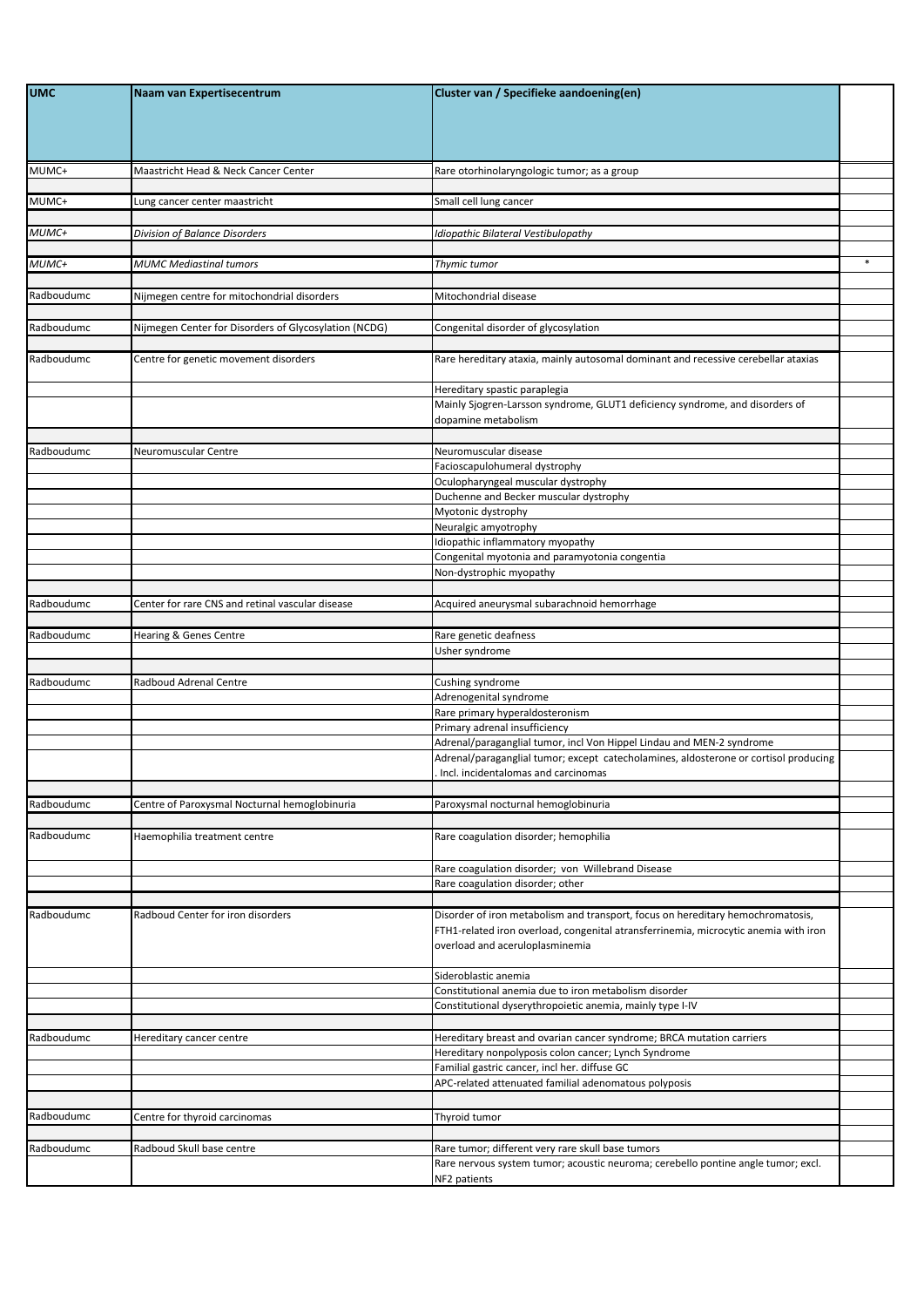| <b>UMC</b>            | Naam van Expertisecentrum                                                           | Cluster van / Specifieke aandoening(en)                                                                        |        |
|-----------------------|-------------------------------------------------------------------------------------|----------------------------------------------------------------------------------------------------------------|--------|
|                       |                                                                                     | Tumor of endocrine glands; Hereditary pheochromocytoma-paraganglioma                                           |        |
| Radboudumc            | Radboudumc pediatric center for congenital malformations of<br>the intestinal tract | High anorectal malformation                                                                                    |        |
|                       |                                                                                     | Intermediate anorectal malformation                                                                            |        |
|                       |                                                                                     | Low anorectal malformation<br>Anal fistula                                                                     |        |
|                       |                                                                                     | VACTERL/VATER association                                                                                      |        |
|                       |                                                                                     | Caudal regression sequence                                                                                     |        |
|                       |                                                                                     | Hirschsprung disease                                                                                           |        |
|                       |                                                                                     | Cloacal exstrophy<br>Intestinal malformation                                                                   | $\ast$ |
|                       |                                                                                     | <b>Esophageal malformation</b>                                                                                 | $\ast$ |
|                       |                                                                                     | Gastroschisis                                                                                                  | $\ast$ |
|                       |                                                                                     | <b>Omphalocele</b>                                                                                             | $\ast$ |
| Radboudumc            | Ophthalmogenetic center                                                             | Genetic vitreous-retinal disease                                                                               |        |
|                       |                                                                                     | Choroideremia                                                                                                  |        |
|                       |                                                                                     | Stargardt disease and other ABCA4-related diseases                                                             |        |
|                       |                                                                                     | Retinal dystrophy; central serous retinopathy                                                                  |        |
|                       |                                                                                     | Leber congenital amaurosis                                                                                     |        |
| Radboudumc            | Liver cyst center                                                                   | Isolated polycystic liver disease                                                                              |        |
|                       |                                                                                     |                                                                                                                |        |
| Radboudumc            | Radboudumc Expertise Center for immunodeficiency and<br>autoinflammation            | Primary immunodeficiency                                                                                       |        |
|                       |                                                                                     | Autoinflammatory syndrome with immune deficiency                                                               |        |
|                       |                                                                                     | Immunodeficiency due to a complement cascade protein anomaly                                                   |        |
|                       |                                                                                     | Schnitzler syndrome<br>Mevalonate kinase deficiency = Hyper IgD Syndrome (HIDS)                                |        |
|                       |                                                                                     | Autoinflammatory syndrome                                                                                      | $\ast$ |
|                       |                                                                                     |                                                                                                                |        |
| Radboudumc            | Mycology reference center                                                           | Aspergillosis; chronic aspergillosis and ABPA                                                                  |        |
|                       |                                                                                     | Chronic mucocutaneous candidiasis                                                                              |        |
|                       |                                                                                     | Rare mycosis; in patients with hyper IgE syndrome<br>Rare mycosis; in patients with chronic granulomatous dis. |        |
|                       |                                                                                     | Aspergillosis                                                                                                  |        |
|                       |                                                                                     |                                                                                                                |        |
| Radboudumc            | Radboud Center Renal Disorders                                                      | Glomerular disease                                                                                             |        |
|                       |                                                                                     | Rare renal tubular disease                                                                                     |        |
|                       |                                                                                     | Familial cystic renal disease; all cystic kidney dis. in children, incl.<br>ciliopathies/nephronophtises       |        |
|                       |                                                                                     | Renal or urinary tract malformation                                                                            |        |
|                       |                                                                                     | Cystinosis                                                                                                     |        |
|                       |                                                                                     | Thrombotic microangiopathy                                                                                     |        |
| Radboudumc            | Centre for genetic neurodevelopmental disorders                                     | Kleefstra syndrome due to a point mutation                                                                     |        |
|                       |                                                                                     | Koolen-de Vries syndrome                                                                                       |        |
|                       |                                                                                     | Cowden syndrome                                                                                                |        |
|                       |                                                                                     | <b>KBG</b> syndrome                                                                                            |        |
|                       |                                                                                     | Noonan syndrome<br>Prader Willi Syndrome                                                                       |        |
|                       |                                                                                     |                                                                                                                |        |
| Radboudumc            | Craniofacial team Nijmegen                                                          | Cranial malformation                                                                                           |        |
|                       |                                                                                     | Craniosynostosis                                                                                               |        |
|                       |                                                                                     |                                                                                                                |        |
| Radboudumc            | Radboud DSD centre                                                                  | 46 -XX disorder of sex development induced by fetal androgens excess                                           |        |
|                       |                                                                                     | 46 -XY disorder of sex development                                                                             |        |
|                       |                                                                                     | Turner syndrome                                                                                                |        |
| Radboudumc<br>& MUMC+ | Marfan and related disorders policlinic                                             | Marfan syndrome                                                                                                |        |
|                       |                                                                                     | Loeys-Dietz syndrome                                                                                           |        |
|                       |                                                                                     | Familial thoracic aortic aneurysm and aortic dissection                                                        |        |
|                       |                                                                                     |                                                                                                                |        |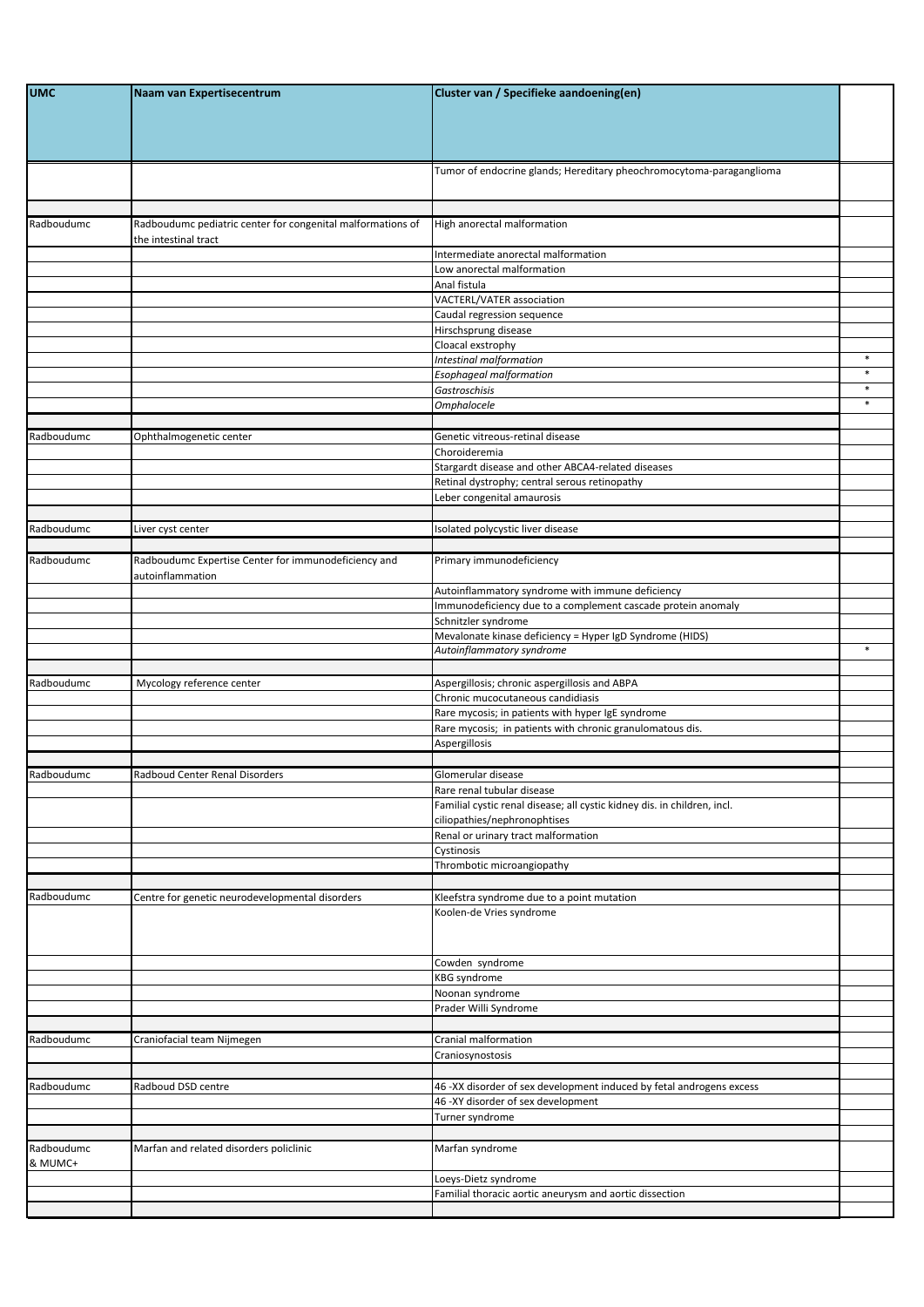| <b>UMC</b>      | Naam van Expertisecentrum                                  | Cluster van / Specifieke aandoening(en)                                                                                          |        |
|-----------------|------------------------------------------------------------|----------------------------------------------------------------------------------------------------------------------------------|--------|
|                 |                                                            |                                                                                                                                  |        |
|                 |                                                            |                                                                                                                                  |        |
|                 |                                                            |                                                                                                                                  |        |
| Radboudumc      | Centre for Hemangiomas and Congenital Vascular Anomalies   | Vascular tumor; incl complicated hemangiomas                                                                                     |        |
|                 | Nijmegen (HECOVAN)                                         |                                                                                                                                  |        |
|                 |                                                            | Venous malformation<br>Lymphatic system malformation                                                                             |        |
|                 |                                                            | Arteriovenous malformation                                                                                                       |        |
|                 |                                                            | Complex - combined vascular malformation; incl Klippel-Trenaunay-syndrome                                                        |        |
|                 |                                                            |                                                                                                                                  |        |
| Radboudumc      | Pediatric) urology center                                  | Bladder exstrophy; incl. cloacal exstrophy and epispadias                                                                        |        |
|                 |                                                            | Agenesis and aplasia of uterine body; Cloacal anomalies and anal atresia in                                                      |        |
|                 |                                                            | combination with uronary tract anomalies<br>Non-syndromic urogenital tract malformation of male and female; e.g. in spina bifida |        |
|                 |                                                            |                                                                                                                                  |        |
|                 |                                                            | Posterior urethral valve                                                                                                         |        |
|                 |                                                            | Posterior hypospadias                                                                                                            |        |
|                 |                                                            |                                                                                                                                  |        |
| Radboudumc      | Radboud Intestinal failure Unit                            | Chronic intestinal failure                                                                                                       |        |
| Radboudumc      | Cleft (lip and) palate center Nijmegen                     | Cleft palate; cleft hard and / or soft palate                                                                                    |        |
|                 |                                                            | Cleft palate; cleft lip/palate                                                                                                   |        |
|                 |                                                            | Cleft palate; Submucosal cleft palate                                                                                            |        |
|                 |                                                            | Oculo-auriculo-vertebral spectrum (=hemifaciale microsomia)                                                                      |        |
|                 |                                                            |                                                                                                                                  |        |
| Radboudumc      | Radboudumc Center for Pulmonary Hypertension               | Idiopathic pulmonary arterial hypertension; all kinds of PH                                                                      |        |
| Radboudumc/UCCZ | Center for Mycobacterial diseases                          | Tuberculosis; also incl. nontuberculous mycobacterial inf.                                                                       |        |
| Dekkerswald     |                                                            |                                                                                                                                  |        |
|                 |                                                            |                                                                                                                                  |        |
|                 |                                                            |                                                                                                                                  |        |
| Radboudumc      | Radboud Center for Congenital Diaphragmatic Hernia and     | Congenital diaphragmatic hernia; non-syndromic and syndromic                                                                     |        |
|                 | neonatal pulmonary hypertension                            | Pulmonary hypertension owing to lung disease and/or hypoxia; Persistent Pulmonary                                                |        |
|                 |                                                            | Hypertension of the newborn                                                                                                      |        |
|                 |                                                            | Congenital alveolo-capillary dysplasia                                                                                           |        |
|                 |                                                            |                                                                                                                                  |        |
| Radboudumc      | Radboud Pituitary Center                                   | Cushing disease<br>Somatotropic adenoma                                                                                          |        |
|                 |                                                            | Prolactinoma; also incl. other rare types of functioning pituitary tumor                                                         |        |
|                 |                                                            | Pituitary deficiency; also incl. all hypothalamic and pituitary diseases resulting in                                            |        |
|                 |                                                            | pituitary def.                                                                                                                   |        |
|                 |                                                            |                                                                                                                                  |        |
| Radboudumc      | Radboud Sarcoma Center                                     | Bone sarcoma; incl. bone and soft tissue tumors and GIST (gastointestinal stromal                                                |        |
|                 |                                                            | tumors)                                                                                                                          |        |
| Radboudumc      | Radboud Centre for vulvar and cervix cancer and Dutch Mole | Gestational trophoblastic neoplasm; all different subgroups                                                                      |        |
|                 | Registry                                                   |                                                                                                                                  |        |
|                 |                                                            | Vulvar intraepithelial neoplasia; rare vulvar cancers and VIN                                                                    |        |
|                 |                                                            |                                                                                                                                  |        |
| Radboudumc      | Radboudumc Neuro-oncological center                        | Tumor of the neuroepithelial tissue<br>Primary melanocytic tumor of the CNS                                                      |        |
|                 |                                                            |                                                                                                                                  |        |
| Radboudumc      | Center for Head and Neck Oncology                          | Squamous cell carcinoma of head and neck                                                                                         |        |
|                 |                                                            | Malignant epithelial tumor of the salivary glands                                                                                |        |
|                 |                                                            |                                                                                                                                  |        |
| Radboudumc      | Radboudumc center for congenital disorders of dental       | Oligodontia                                                                                                                      |        |
|                 | development                                                |                                                                                                                                  |        |
|                 |                                                            | Schöpf-Schulz-Passarge syndrome                                                                                                  | $\ast$ |
|                 |                                                            |                                                                                                                                  |        |
| Radboudumc      | Radboudumc center for facial palsy                         | Paralytic facial malformation                                                                                                    | $\ast$ |
|                 |                                                            |                                                                                                                                  |        |
| Radboudumc      | Radboud University Medical Centre CF centre                | Cystic fibrosis                                                                                                                  |        |
|                 |                                                            |                                                                                                                                  | $\ast$ |
| Radboudumc      | Radboudumc Center for male infertility                     | Male infertility due to obstructive azoospermia<br>Rare idiopathic male infertility                                              | *      |
|                 |                                                            | Male infertility due to gonadal dysgenesis or sperm disorder                                                                     |        |
|                 |                                                            |                                                                                                                                  |        |
| Radboudumc      | Radboud Center for Infectious diseases                     | Lyme disease                                                                                                                     | *      |
|                 |                                                            | Q fever                                                                                                                          | $\ast$ |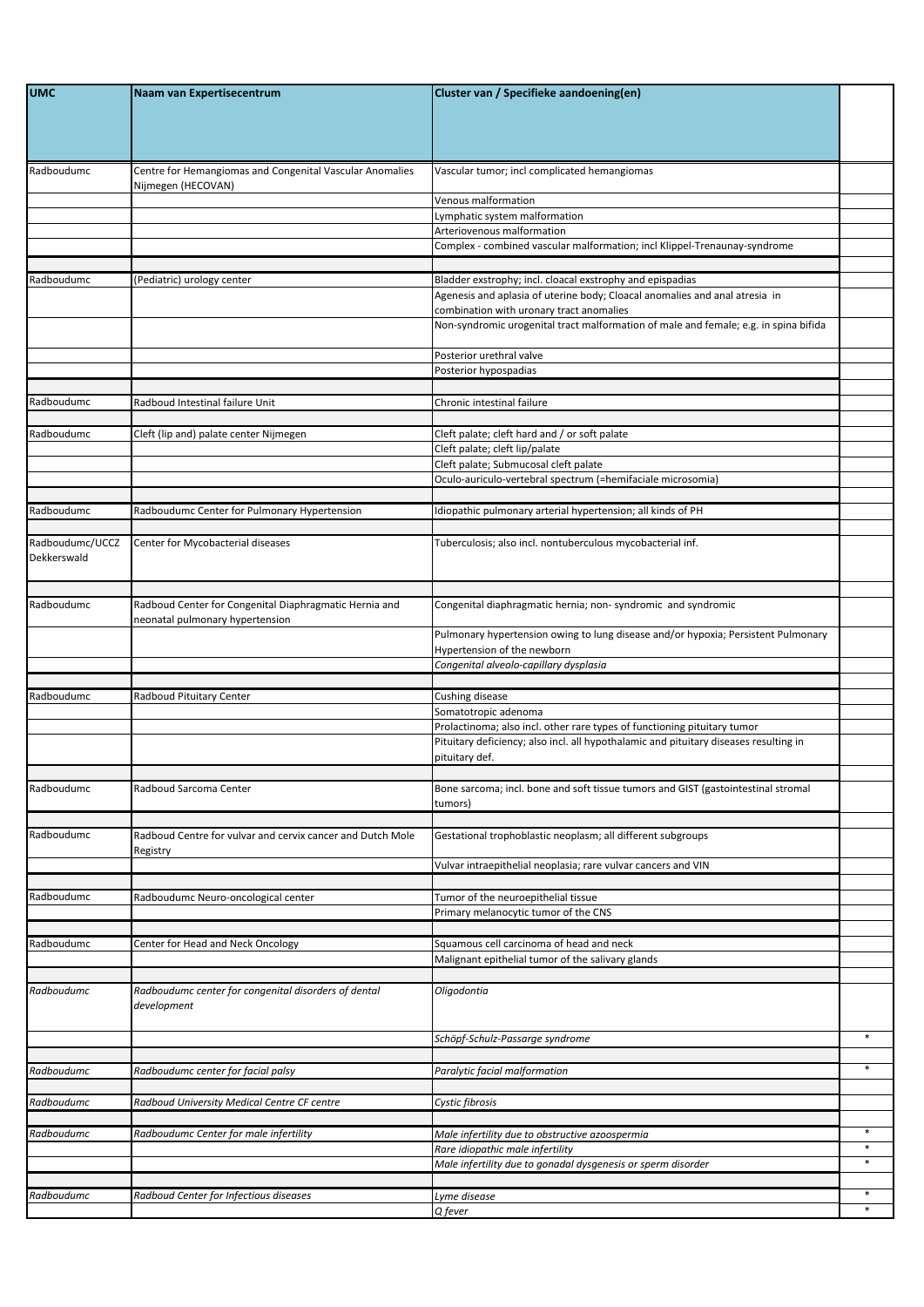| <b>UMC</b>  | Naam van Expertisecentrum                                      | Cluster van / Specifieke aandoening(en)                                                                                                            |        |
|-------------|----------------------------------------------------------------|----------------------------------------------------------------------------------------------------------------------------------------------------|--------|
|             |                                                                |                                                                                                                                                    |        |
|             |                                                                |                                                                                                                                                    |        |
|             |                                                                |                                                                                                                                                    |        |
|             |                                                                | Arbovirus fever                                                                                                                                    | $\ast$ |
|             |                                                                | Malaria<br>Idiopathic recurrent and disabling cutaneous herpes                                                                                     |        |
|             |                                                                | Whooping cough (kinkhoest)                                                                                                                         |        |
|             |                                                                | Viral hemorrhagic fevers                                                                                                                           | $\ast$ |
|             |                                                                | <b>Fulminant virale hepatitis</b>                                                                                                                  | $\ast$ |
|             |                                                                |                                                                                                                                                    |        |
| Radboudumc  | Radboudumc center for systemic autoimmune diseases             | Systemic sclerosis<br>Localized scleroderma                                                                                                        |        |
|             |                                                                | Eosinophilic fasciitis                                                                                                                             |        |
|             |                                                                |                                                                                                                                                    |        |
| <b>UMCG</b> | Expert centre for Phenylketonuria (PKU) and Tyrosinemia type I | Disorder of phenylalanin or tyrosine metabolism                                                                                                    |        |
|             |                                                                |                                                                                                                                                    |        |
|             |                                                                |                                                                                                                                                    |        |
| <b>UMCG</b> | Expert centre for hepatic Glycogen Storage Diseases            | Glycogen storage disease due to glucose-6-phosphatase deficiency type a<br>Glycogen storage disease due to glucose-6-phosphatase deficiency type b |        |
|             |                                                                | Glycogen storage disease due to glycogen debranching enzyme deficiency                                                                             |        |
|             |                                                                | Glycogen storage disease                                                                                                                           |        |
|             |                                                                | Glycogen storage disease due to liver glycogen phosphorylase deficiency                                                                            |        |
|             |                                                                |                                                                                                                                                    |        |
| <b>UMCG</b> | Expert centre for M(C)ADD                                      | Medium chain acyl-CoA dehydrogenase deficiency<br>Multiple acyl-CoA dehydrogenation deficiency - severe neonatal type                              |        |
|             |                                                                | Multiple acyl-CoA dehydrogenation deficiency - mild type                                                                                           |        |
|             |                                                                |                                                                                                                                                    |        |
| <b>UMCG</b> | Expert centre for serine deficiencies                          | Neurometabolic disorder due to serine deficiency                                                                                                   |        |
|             |                                                                |                                                                                                                                                    |        |
| <b>UMCG</b> | Neurovascular Team UMCG                                        | Cerebral malformation, intracranial dural AV-fistula                                                                                               |        |
|             |                                                                | Spinal arteriovenous shunts<br>Cerebral malformation, brainstem cavernomas                                                                         |        |
|             |                                                                | Cerebral malformation, proliferative angiopathy                                                                                                    |        |
|             |                                                                |                                                                                                                                                    |        |
| <b>UMCG</b> | Expert centre for movement disorders in adults and children    | Rare dystonia: myoclonus, focal, generalised, dopa responsive                                                                                      |        |
|             |                                                                |                                                                                                                                                    |        |
|             |                                                                | Hyperekplexia<br>Neurodegeneration with brain iron accumulation; a.o. PKAN                                                                         |        |
|             |                                                                | Rare myoclonus; myoclonus dystonia GOSR2 and FCMTE                                                                                                 |        |
|             |                                                                | Psychogenic movement disorders                                                                                                                     |        |
|             |                                                                | Autosomal dominant cerebellar ataxia, incl recessive ataxias                                                                                       |        |
|             |                                                                | Paroxysmal dyskinesia                                                                                                                              |        |
|             |                                                                | Inherited congenital spastic tetraplegia<br>Rare choreic movement disorder, huntington's disease                                                   |        |
|             |                                                                | Neurometabolic disease, related tot movement disorders                                                                                             |        |
|             |                                                                |                                                                                                                                                    |        |
| <b>UMCG</b> | Expertise Center Groningen Papilloma studies                   | Recurrent respiratory papillomatosis                                                                                                               |        |
|             |                                                                |                                                                                                                                                    |        |
| <b>UMCG</b> | Adrenal centre UMCG                                            | Catecholamine-producing tumor, incl. pheochromocytoma/ paraganglioma and non-                                                                      |        |
|             |                                                                | secreting head and neck paragangliomas<br>Rare primary hyperaldosteronism                                                                          |        |
|             |                                                                |                                                                                                                                                    |        |
| <b>UMCG</b> | Hemophilia Treatment Centre UMCG                               | Rare hemorrhagic disorder; hemophilia                                                                                                              |        |
|             |                                                                | Rare hemorrhagic disorder; von Willebrand Disease                                                                                                  |        |
|             |                                                                | Rare hemorrhagic disorder: other allied bleeding disorders                                                                                         |        |
|             |                                                                |                                                                                                                                                    |        |
| <b>UMCG</b> | Expert centre mastocytosis Netherlands (ECMN)                  | Mastocytosis                                                                                                                                       |        |
| <b>UMCG</b> | Expert Center head- and neck oncology                          | Squamous cell carcinoma of head and neck                                                                                                           |        |
|             |                                                                |                                                                                                                                                    |        |
| <b>UMCG</b> | Expert Center neuro-oncology in adults                         | Glial tumor                                                                                                                                        |        |
|             |                                                                |                                                                                                                                                    |        |
| <b>UMCG</b> | Expert centre for carcinoid / neuroendocrine carcinoma's (NEC) | Carcinoid tumor and carcinoid syndrome                                                                                                             |        |
|             |                                                                |                                                                                                                                                    |        |
| <b>UMCG</b> | Centre of familial tumors                                      | Inherited cancer-predisposing syndrome; incl VHL, MEN1, MEN2 and familial                                                                          |        |
|             |                                                                | paraganglioma/PCC.                                                                                                                                 |        |
|             |                                                                |                                                                                                                                                    |        |
| <b>UMCG</b> | Thyroid cancer centre                                          | Thyroid tumor                                                                                                                                      |        |
|             |                                                                |                                                                                                                                                    |        |
| <b>UMCG</b> | Familial Breast Ovarian Cancer Clinic                          | Hereditary breast and ovarian cancer syndrome; BRCA1 BRCA2                                                                                         |        |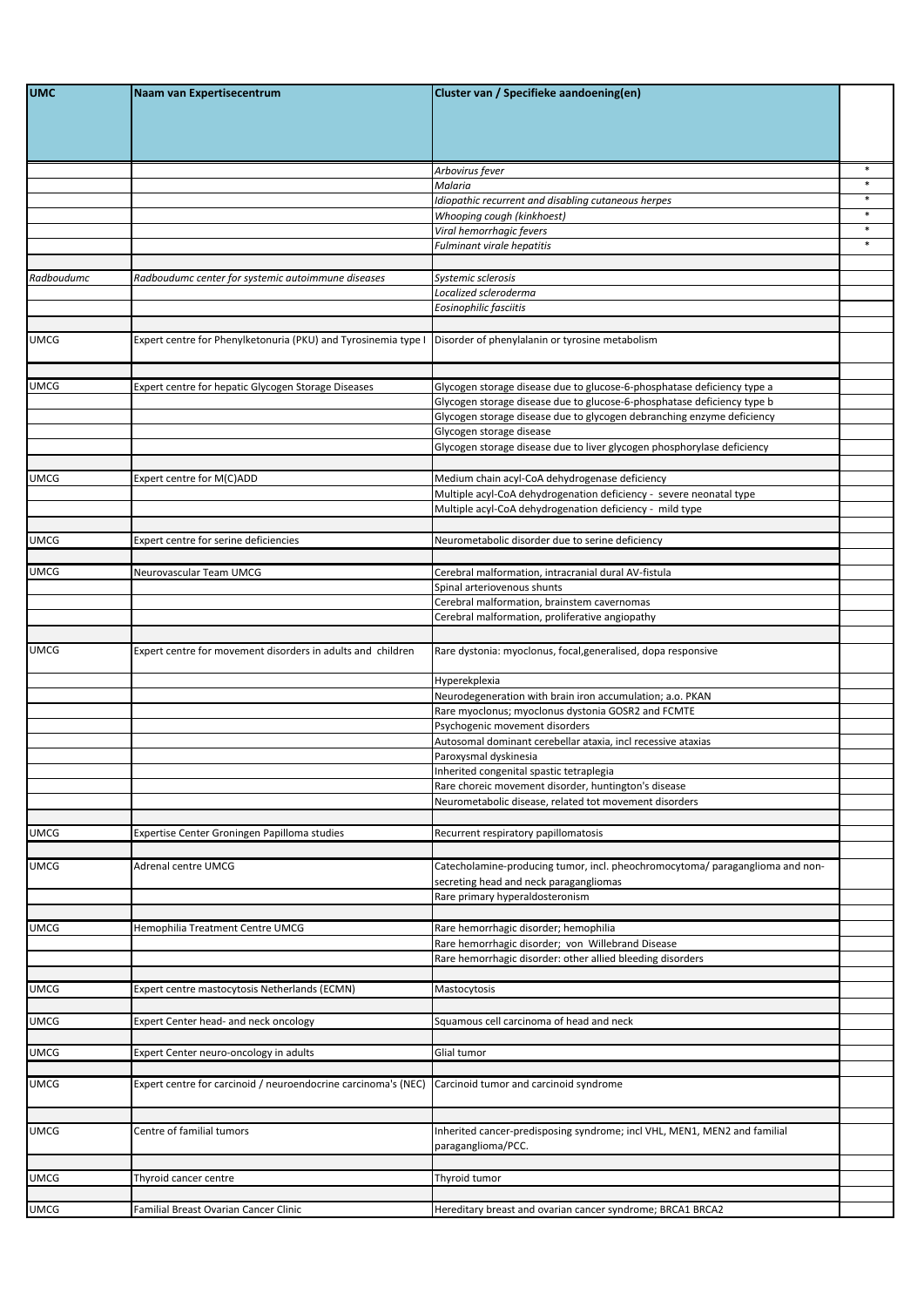| <b>UMC</b>  | Naam van Expertisecentrum                                                                                | Cluster van / Specifieke aandoening(en)                                                                                                                           |  |
|-------------|----------------------------------------------------------------------------------------------------------|-------------------------------------------------------------------------------------------------------------------------------------------------------------------|--|
| <b>UMCG</b> | Familial Colorectal Cancer Clinic                                                                        | Hereditary nonpolyposis colon cancer                                                                                                                              |  |
|             |                                                                                                          | Familial adenomatous polyposis; incl FAP and MUTYH                                                                                                                |  |
| <b>UMCG</b> | Expertise Center Germcell tumors                                                                         | Testicular germ cell tumor                                                                                                                                        |  |
|             |                                                                                                          |                                                                                                                                                                   |  |
| <b>UMCG</b> | <b>Expertise Center Soft tissue and bone tumors</b>                                                      | Osteosarcoma<br>Soft tissue sarcomas                                                                                                                              |  |
|             |                                                                                                          |                                                                                                                                                                   |  |
| <b>UMCG</b> | Pediatric Neuro-oncology Team                                                                            | Medulloblastoma; and PNET                                                                                                                                         |  |
|             |                                                                                                          | Rare nervous system tumor                                                                                                                                         |  |
| <b>UMCG</b> | Expertise Center Gyneco-oncology UMCG                                                                    | Rare vulvovaginal tumor; squamous cell carcinoma of vulva                                                                                                         |  |
|             |                                                                                                          | Rare cancer of the cervix uteri; incl. squamous cell carcinoma                                                                                                    |  |
|             |                                                                                                          | Malignant epithelial tumor of ovary; different types adenocarcinoma                                                                                               |  |
| <b>UMCG</b> | UMCG/oesophageal/gastric cancer tumorgroup                                                               | Esophageal adenocarcinoma                                                                                                                                         |  |
|             |                                                                                                          |                                                                                                                                                                   |  |
| <b>UMCG</b> | Small bowel rehabilitation and transplant centre                                                         | Chronic intestinal failure                                                                                                                                        |  |
| <b>UMCG</b> | Expertise Center pediatric liver disease, pediatric liver surgery<br>and pediatric liver transplantation | <b>Biliary atresia</b>                                                                                                                                            |  |
| <b>UMCG</b> | Paediatric centre for Rheumatologic and immunologic diseases                                             | Juvenile idiopathic arthritis                                                                                                                                     |  |
|             | Tuberculosis centre Beatrixoord                                                                          | Tuberculosis                                                                                                                                                      |  |
| <b>UMCG</b> |                                                                                                          |                                                                                                                                                                   |  |
| <b>UMCG</b> | Expertise Center for Polycystic Kidney Diseases                                                          | Familial cystic renal disease                                                                                                                                     |  |
|             |                                                                                                          |                                                                                                                                                                   |  |
| <b>UMCG</b> | Center for Blistering Diseases                                                                           | Inherited epidermolysis bullosa<br>Autoimmune bullous skin disease; all forms of pemphigus and pemfigoid                                                          |  |
|             |                                                                                                          |                                                                                                                                                                   |  |
| <b>UMCG</b> | Groningen Unit for Amyloidosis Research & Development<br>(GUARD)                                         | Primary systemic amyloidosis                                                                                                                                      |  |
|             |                                                                                                          | Primary localized amyloidosis<br>Secondary amyloidosis                                                                                                            |  |
|             |                                                                                                          | Familial amyloid polyneuropathy                                                                                                                                   |  |
|             |                                                                                                          | Transthyretin-related familial amyloid cardiomyopathy                                                                                                             |  |
|             |                                                                                                          | Senile systemic amyloidosis                                                                                                                                       |  |
| <b>UMCG</b> | Expert centre for systemic vasculitis                                                                    | Vasculitis                                                                                                                                                        |  |
|             |                                                                                                          |                                                                                                                                                                   |  |
| <b>UMCG</b> | Expert centre Sjögren syndrome                                                                           | Systemic autoimmune disease; Sjögren (including MALT lymphoma)<br>Tumor of hematopoietic and lymphoid tissues; MALT lymphoma associated with<br>Sjögren's disease |  |
|             |                                                                                                          |                                                                                                                                                                   |  |
| <b>UMCG</b> | Clinic for Connective tissue disorders                                                                   | Marfan syndrome                                                                                                                                                   |  |
| <b>UMCG</b> | The multidisciplinary CHARGE clinic                                                                      | <b>CHARGE syndrome</b>                                                                                                                                            |  |
| <b>UMCG</b> | Clinic for rare chromosome disorders                                                                     | Autosomal anomaly; wide diversity of chromosomal deletions and duplications (and<br>not the more common trisomies)                                                |  |
| <b>UMCG</b> | <b>Expert Centre for Cardiogenetics</b>                                                                  | Familial isolated arrhythmogenic ventricular dysplasia - biventricular form                                                                                       |  |
|             |                                                                                                          | Cardiomyopathy<br>Genetic cardiac rhythm disease                                                                                                                  |  |
|             |                                                                                                          |                                                                                                                                                                   |  |
| <b>UMCG</b> | Expert Center for Children and Adults with rare Congenital<br><b>Heart Diseases</b>                      | Congenital heart malformation                                                                                                                                     |  |
| <b>UMCG</b> | Dutch expertise centre for lympho-vascular medicine                                                      | Primary lymphedema                                                                                                                                                |  |
|             |                                                                                                          | Syndromic lymphedema                                                                                                                                              |  |
| <b>UMCG</b> | Expert Center for Children and Adults with Pulmonary<br>Hypertension                                     | Pulmonary arterial hypertension                                                                                                                                   |  |
|             |                                                                                                          |                                                                                                                                                                   |  |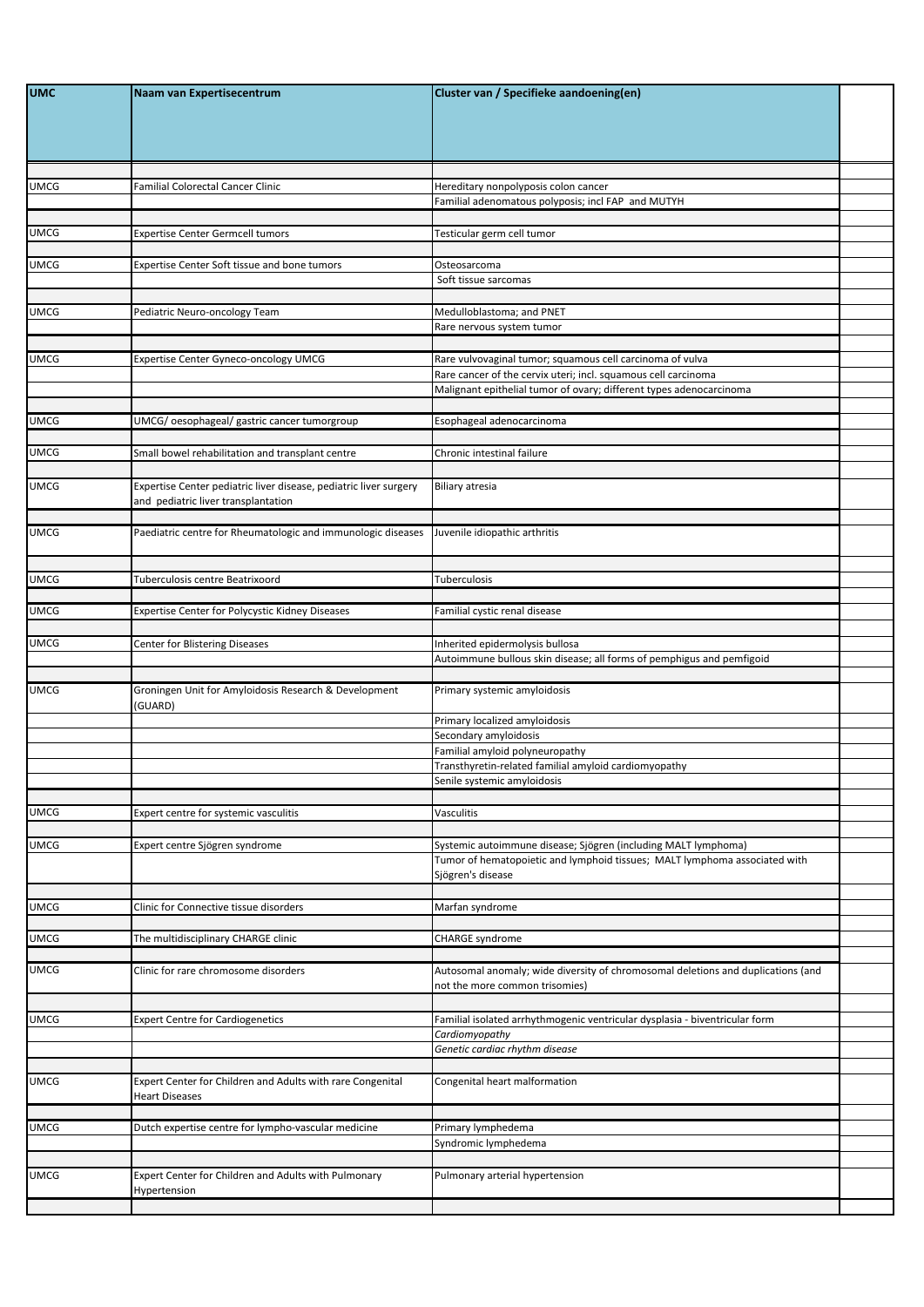| <b>UMC</b>  | Naam van Expertisecentrum                                                                | Cluster van / Specifieke aandoening(en)                                                                                       |        |
|-------------|------------------------------------------------------------------------------------------|-------------------------------------------------------------------------------------------------------------------------------|--------|
|             |                                                                                          |                                                                                                                               |        |
|             |                                                                                          |                                                                                                                               |        |
| <b>UMCG</b> | Cystic Fibrosis centre Groningen                                                         | Cystic fibrosis                                                                                                               |        |
| <b>UMCG</b> | <b>UMCG Pituitary Center</b>                                                             | Rare pituitary disease                                                                                                        |        |
| <b>UMCG</b> |                                                                                          |                                                                                                                               |        |
|             | Pediatric Oncology group UMCG                                                            | Tumor of hematopoietic and lymphoid tissues                                                                                   |        |
| <b>UMCG</b> | Center for rare inherited inborn errors of metabolism                                    | Molybdenum cofactor deficientie type A                                                                                        |        |
| <b>UMCG</b> | Paediatric Colorectal Expertise Center Groningen                                         | Hirschsprung disease                                                                                                          | $\ast$ |
|             |                                                                                          | Anorectal malformation                                                                                                        | $\ast$ |
| <b>UMCG</b> | Centre of expertise for choledochal malformations                                        | Choledochal cyst                                                                                                              |        |
| <b>UMCG</b> | <b>Necrotizing Enterocolitis</b>                                                         | Necrotiserende Enterocolitis                                                                                                  |        |
|             |                                                                                          |                                                                                                                               |        |
| <b>UMCU</b> | Center Inherited Metabolic Diseases                                                      | Disorder of fatty acid oxidation and ketone body metabolism<br>Disorder of pyridoxine metabolism                              |        |
|             |                                                                                          |                                                                                                                               |        |
| <b>UMCU</b> | Brain Centre Rudolf Magnus, Neuromuscular Diseases                                       | Neuromuscular disease                                                                                                         |        |
|             |                                                                                          |                                                                                                                               |        |
|             |                                                                                          | Spinal muscular atrophy                                                                                                       |        |
|             |                                                                                          |                                                                                                                               |        |
|             |                                                                                          |                                                                                                                               |        |
| <b>UMCU</b> | Center for Refractory Pediatric Epilepsy                                                 | Rare epilepsy                                                                                                                 |        |
|             |                                                                                          | Tuberous sclerosis                                                                                                            |        |
|             |                                                                                          | Continuous spikes and waves during sleep and ESES<br>Epilepsy syndrome                                                        |        |
|             |                                                                                          |                                                                                                                               |        |
| <b>UMCU</b> | Center of Excellence in Congenital Orofacial and Dental<br>Anomolies                     | Rare odontologic disease; oligodontia                                                                                         |        |
|             |                                                                                          | 22q11.2 deletion syndrome<br>Isolated Pierre Robin syndrome                                                                   |        |
|             |                                                                                          | Hemifaciale microsomie & Microtie                                                                                             |        |
|             |                                                                                          | Cleft/lip palate                                                                                                              |        |
| <b>UMCU</b> | Expertise centre for benign hematology, thrombosis and<br>hemostasis, Van Creveld clinic | Rare hemorrhagic disorder due to a coagulation factors defect; hemophilia                                                     |        |
|             |                                                                                          | Rare hemorrhagic disorder due to a coagulation factors defect; von Willebrand                                                 |        |
|             |                                                                                          | <b>Disease</b><br>Rare hemorrhagic disorder due to a coagulation factors defect; deficiency of factor II/                     |        |
|             |                                                                                          | V/VII/X/XI<br>Rare hemorrhagic disorder due to a coagulation factors defect; antiplasmin deficiency                           |        |
|             |                                                                                          |                                                                                                                               |        |
|             |                                                                                          | Rare anemia<br>Rare constitutional medullar aplasia; Fanconi, Diamond-Blackfan anemia and                                     |        |
|             |                                                                                          | congenital neutropenia                                                                                                        |        |
|             |                                                                                          | Rare hemorrhagic disorder; Congenital and acquired platelet disorders                                                         |        |
| <b>UMCU</b> | Expertise centre for malignant hematology                                                | Multiple myeloma                                                                                                              |        |
|             |                                                                                          | Non Hodgkin lymphoma                                                                                                          |        |
|             |                                                                                          | Acute lymphoblastic and myeloid leukemia                                                                                      |        |
| <b>UMCU</b> | Centre for rare tumors                                                                   | Inherited cancer-predisposing syndrome; Men 1                                                                                 |        |
|             |                                                                                          | Multiple endocrine neoplasia type 2A; incl. fam medullary thyroid carcinoma, MEN2B<br>and sporadic medulary thyroid carcinoma |        |
|             |                                                                                          | Von Hippel-Lindau disease                                                                                                     |        |
|             |                                                                                          | Thyroid tumor                                                                                                                 |        |
| <b>UMCU</b> | Expertise Center Rare GI and hepatic diseases                                            | Progressive familial intrahepatic cholestasis                                                                                 |        |
|             |                                                                                          | Wilson disease<br>Intractable diarrhea of infancy; due to genetic defects                                                     |        |
|             |                                                                                          |                                                                                                                               |        |
| <b>UMCU</b> | UMCU ophthalmology uveitisgroup                                                          | Anterior uveitis; (non) infectious                                                                                            |        |
|             |                                                                                          | Posterior uveitis; (non) infectious and in syst dis.                                                                          |        |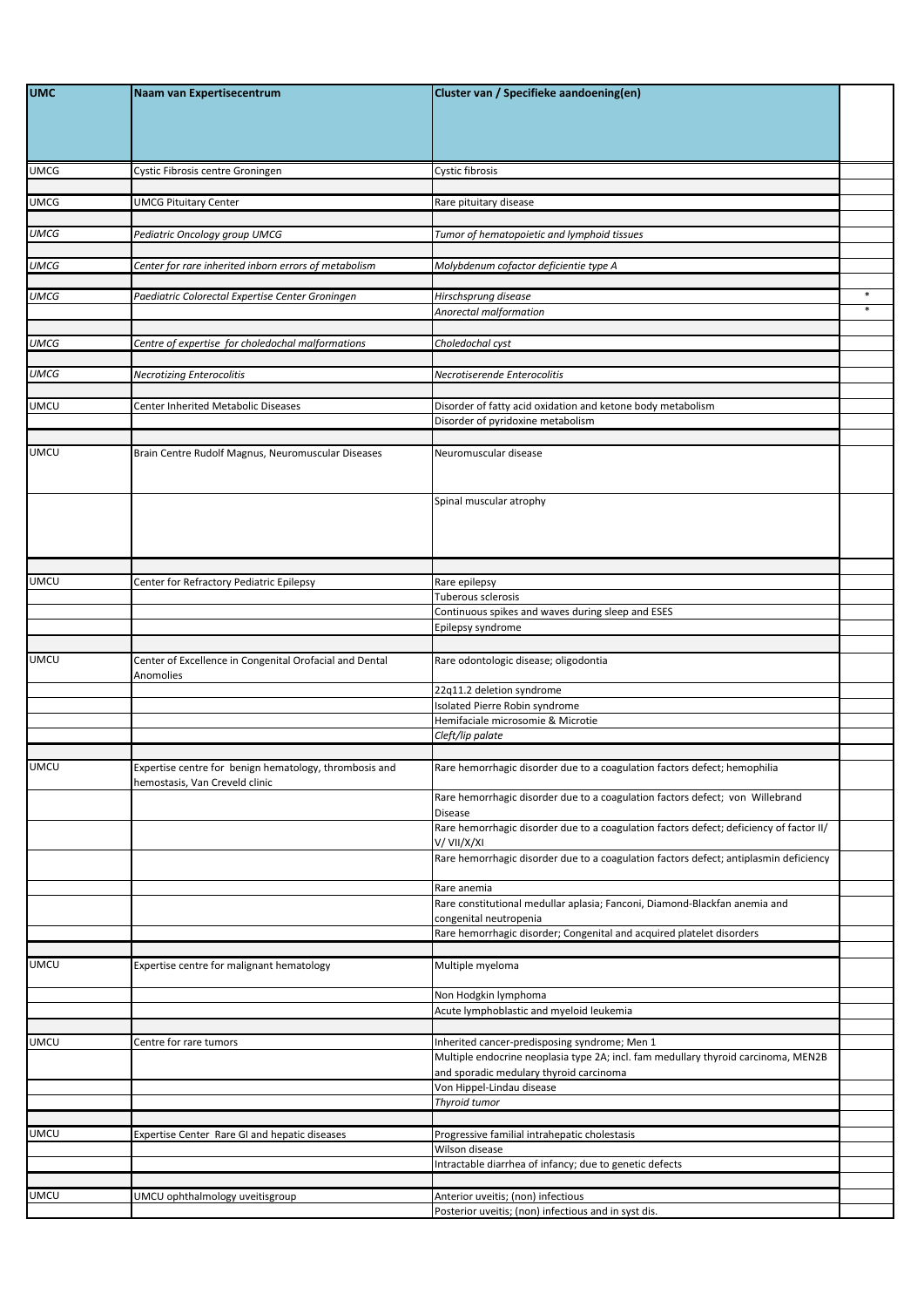| <b>UMC</b>     | Naam van Expertisecentrum                                                                                                | Cluster van / Specifieke aandoening(en)                                                                                                                                 |        |
|----------------|--------------------------------------------------------------------------------------------------------------------------|-------------------------------------------------------------------------------------------------------------------------------------------------------------------------|--------|
|                |                                                                                                                          |                                                                                                                                                                         |        |
|                |                                                                                                                          | Systemic diseases with panuveitis                                                                                                                                       |        |
|                |                                                                                                                          | Rare inflammatory eye disease                                                                                                                                           |        |
|                |                                                                                                                          | Intermediate uveitis; (non) infectious                                                                                                                                  |        |
| <b>UMCU</b>    | Expertise centre for primary immunodeficiences                                                                           | Immunodeficiency predominantly affecting antibody production; incl. CVID, XLA, other<br>types of complete agammaglobulinemia                                            |        |
|                |                                                                                                                          | Immunodeficiency predominantly affecting antibody production; incl. SADNI, IgG<br>subclass- and IgA def.                                                                |        |
|                |                                                                                                                          | Primary immunodeficiency due to a defect in adaptive immunity; B and T cell<br>immunodeficiencies: SCID, CID                                                            |        |
|                |                                                                                                                          | Primary immunodeficiency due to a defect in innate immunity<br>Primary hemophagocytic lymphohistiocytosis                                                               |        |
|                |                                                                                                                          | Graft versus host disease                                                                                                                                               |        |
|                |                                                                                                                          |                                                                                                                                                                         |        |
| <b>UMCU</b>    | Expertise centre systemic autoimmune diseases                                                                            | Juvenile idiopathic arthritis<br>Periodic fever syndrome, incl. CAPS, FMF, behcet, Traps, Pfapa                                                                         |        |
|                |                                                                                                                          | Juvenile dermatomyositis                                                                                                                                                |        |
|                |                                                                                                                          | Pediatric systemic lupus erythematosus<br>Vasculitis                                                                                                                    |        |
|                |                                                                                                                          | Systemic sclerosis                                                                                                                                                      |        |
|                |                                                                                                                          | Rare coagulation disorder; Antiphospholipid syndrome                                                                                                                    |        |
|                |                                                                                                                          | Systemic autoimmune disease; extraglandular manifestations in Sjogren                                                                                                   |        |
| UMCU           | WKZ center for congenital malformations                                                                                  | Esophageal atresia                                                                                                                                                      |        |
|                |                                                                                                                          | Anorectal malformation                                                                                                                                                  |        |
|                |                                                                                                                          | Hirschsprung Disease                                                                                                                                                    |        |
| <b>UMCU</b>    | Multidisciplinary Center for Limb Reduction Defects                                                                      | Rare bone disease; m.n. primaire skeletdysplasieen en dysostoses, ook osteogenesis                                                                                      |        |
|                |                                                                                                                          | imperfecta en achondroplasie                                                                                                                                            |        |
|                |                                                                                                                          | Non-syndromic limb reduction defects                                                                                                                                    |        |
| <b>UMCU</b>    | Children's Heartcenter WKZ                                                                                               | Congenital heart malformation                                                                                                                                           |        |
|                |                                                                                                                          |                                                                                                                                                                         |        |
| <b>UMCU</b>    | Clinic for Tuberous Sclerosis Complex                                                                                    | Rare genetic neurological disorder; Tubererous Sclerosis Complex                                                                                                        |        |
| <b>UMCU</b>    | Cystic Fibrosis Clinic                                                                                                   | Cystic fibrosis                                                                                                                                                         |        |
|                |                                                                                                                          |                                                                                                                                                                         |        |
| <b>UMCU</b>    | Expert Centre Hereditary and congenital nephrologic and<br>urologic disorders                                            | Rare renal disease; congenital or inherited renal or urinary tract disease<br>Familial cystic renal disease; nephronophthisis, as feature of i.e. Joubert and Meckel or |        |
|                |                                                                                                                          | isolated or part of other ciliopathies.                                                                                                                                 |        |
|                |                                                                                                                          | Non-syndromic renal or urinary tract malformation; CAKUT                                                                                                                |        |
| <b>UMCU</b>    | Center for Rare Ear and Hearing Diseases                                                                                 | Middle ear anomaly                                                                                                                                                      |        |
|                |                                                                                                                          |                                                                                                                                                                         |        |
| UMCU & NKI-AvL | Expert Center of Neuroendocriene carcinomas                                                                              | Gastroenteropancreatic endocrine tumor                                                                                                                                  |        |
| <b>UMCU</b>    | Center of vascular anomalies Utrecht                                                                                     | Vascular anomaly                                                                                                                                                        |        |
|                |                                                                                                                          |                                                                                                                                                                         |        |
| umcu           | Sylvia Toth Center for Multi-disciplinary follow up of Lysosomal<br>Storage Disorders, University Medical Center Utrecht | Hurler disease                                                                                                                                                          |        |
|                |                                                                                                                          |                                                                                                                                                                         |        |
| <b>UMCU</b>    | <b>Mobility Clinic</b>                                                                                                   | <b>Osteochondritits Dissecans</b>                                                                                                                                       |        |
| UMCU           | Center for inherited cardiovascular disease                                                                              | Cardiomyopathy                                                                                                                                                          | $\ast$ |
|                |                                                                                                                          | Genetic cardiac rhytm disease                                                                                                                                           | $\ast$ |
|                |                                                                                                                          | Rare genetic vascular disease                                                                                                                                           | $\ast$ |
| <b>UMCU</b>    | Centre of expertise for extracranial carotid artery aneurysms                                                            | Extracraniele carotis aneurysma                                                                                                                                         |        |
|                | (ECAA)                                                                                                                   |                                                                                                                                                                         | $\ast$ |
|                |                                                                                                                          |                                                                                                                                                                         |        |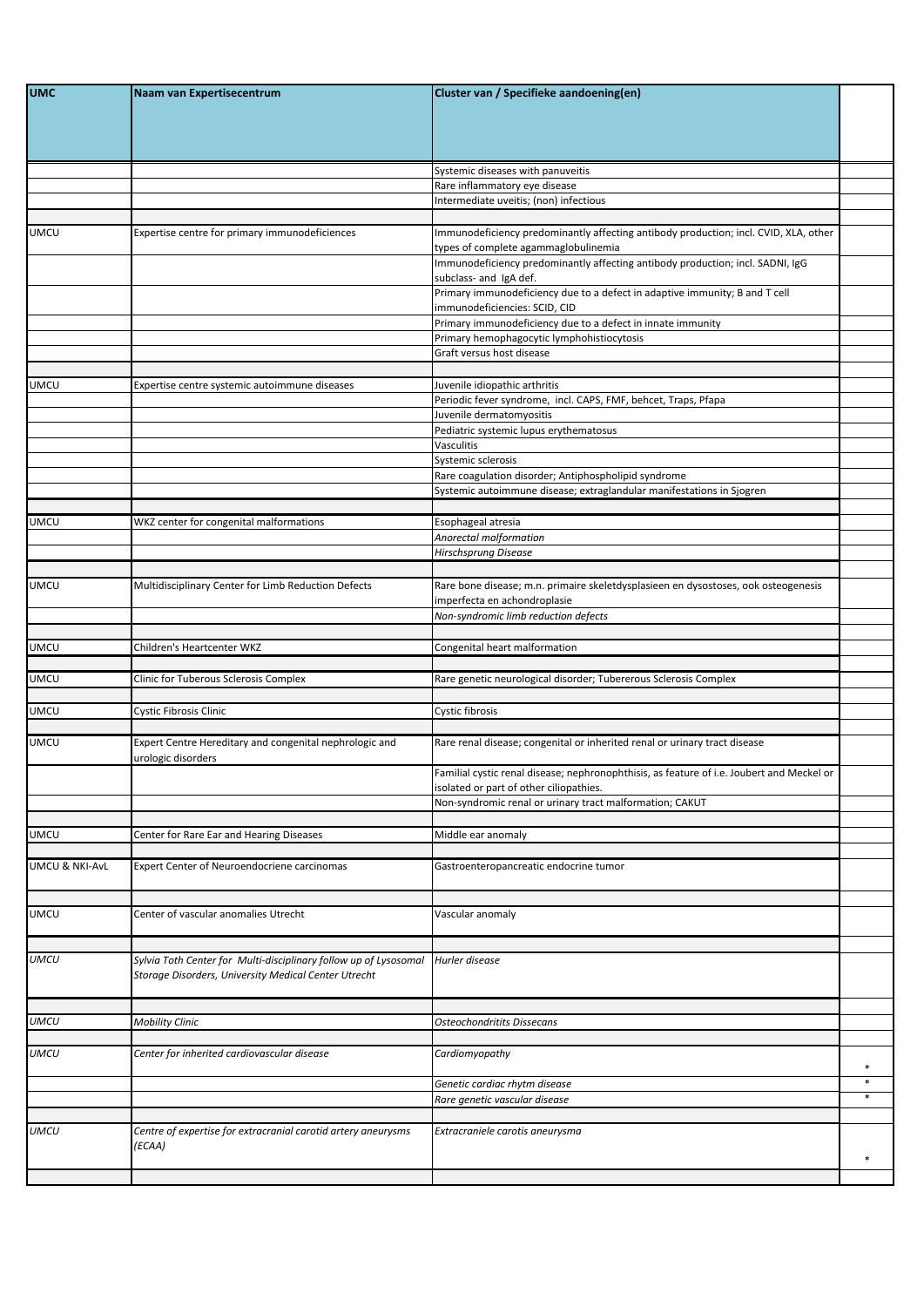| <b>UMC</b>  | Naam van Expertisecentrum                                                 | Cluster van / Specifieke aandoening(en)                                                                                     |                  |
|-------------|---------------------------------------------------------------------------|-----------------------------------------------------------------------------------------------------------------------------|------------------|
| <b>UMCU</b> | Dutch National Expertise Center for Pseudoxanthoma elasticum<br>(DNECP)   | Pseudoxanthoma elasticum-                                                                                                   |                  |
| <b>UMCU</b> | Utrecht Center for Keratoconus and Corneal Dystrophies                    | Keratoconus                                                                                                                 | $\ast$           |
| <b>UMCU</b> | Center for Neonatal Neurology                                             | Hypoxic ischemic brain injury                                                                                               |                  |
|             |                                                                           | Pediatric arterial ischemic stroke<br>Periventricular leukomalacia                                                          |                  |
| <b>UMCU</b> | Center for Intracranial Vasculopathies                                    | Sneddon syndrome                                                                                                            | $\ast$           |
|             |                                                                           | Primary central nervous system vasculitis<br>Moya Moya angiopathy:                                                          | $\ast$<br>$\ast$ |
| <b>UMCU</b> | <b>Head and Neck Working Group Utrecht</b>                                | Squamous cell carcinoma of head and neck<br>Squamous cell carcinoma of the oral tongue<br>Rare tumors of salivary glands    |                  |
|             |                                                                           | Nasopharyngeal carcinoma                                                                                                    |                  |
| <b>UMCU</b> | <b>UMCU Neuro-Oncology Center</b>                                         | Glial tumor                                                                                                                 |                  |
| VUmc        | Centre for Genetic Metabolic Diseases Amsterdam (CGMA) -<br>VUmc specific | Disorder of creatine biosynthesis                                                                                           |                  |
| VUmc        | Center for Childhood White Matter Disorders                               | Rare neurologic disease                                                                                                     |                  |
| VUmc        | Expertise Center for Osteogenesis Imperfecta                              | Primary bone dysplasia with decreased bone density                                                                          |                  |
| VUmc        | Center for obstetric bracial plexus lesion                                | Rare neurologic disease; obstetric brachial plexus lesions                                                                  |                  |
| VUmc        | Center for pediatric rehabilitation medicine                              | Spastic diplegia - infantile type                                                                                           |                  |
| VUmc        | Center for pediatric oral and maxillofacial surgery                       | Robin sequence                                                                                                              |                  |
| VUmc        | <b>Expertise Center Head and Neck tumors</b>                              | Nasopharyngeal carcinoma<br>Squamous cell carcinoma of the oral cavity and lip                                              |                  |
|             |                                                                           | Rare head and neck tumor<br>Hereditary pheochromocytoma-paraganglioma                                                       |                  |
| VUmc        | Celiac disease center                                                     | Refractory celiac disease<br>Autoimmune hepatitis<br>Short Bowel Syndrome<br>Enteropathy Associated T-cell Lymphoma         |                  |
| <b>VUmc</b> | Center for rare haematologic cancers                                      | Multiple myeloma                                                                                                            |                  |
|             |                                                                           | Non Hodgkin lymphoma<br>Acute lymphoblastic and myeloid leukemia<br>Myelodysplastic syndromes (al erkend onder cluster NHL) |                  |
|             |                                                                           | Chronic Myeloid Leukemia (al erkend onder cluster NHL)<br><b>Primary Myelofibrosis</b>                                      |                  |
|             |                                                                           | Hodgkin Lymphoma (al erkend onder cluster AL&ML)<br>Myeloid hemopathy<br>Lymphoid hemopathy                                 |                  |
| <b>VUmc</b> | Dutch Center for Oral Medicine and Oral Pathology                         | Squamous cell carcinoma of head and neck; Ameloblastomas and Keratocystic<br>odontogenic tumors, Gorlin-Goltz syndrome      |                  |
| VUmc        | Brain Tumor Center Amsterdam                                              | Rare tumor; Brain Tumors                                                                                                    |                  |
| VUmc        | Dutch Retinoblastoma Center                                               | Retinoblastoma                                                                                                              |                  |
|             |                                                                           |                                                                                                                             |                  |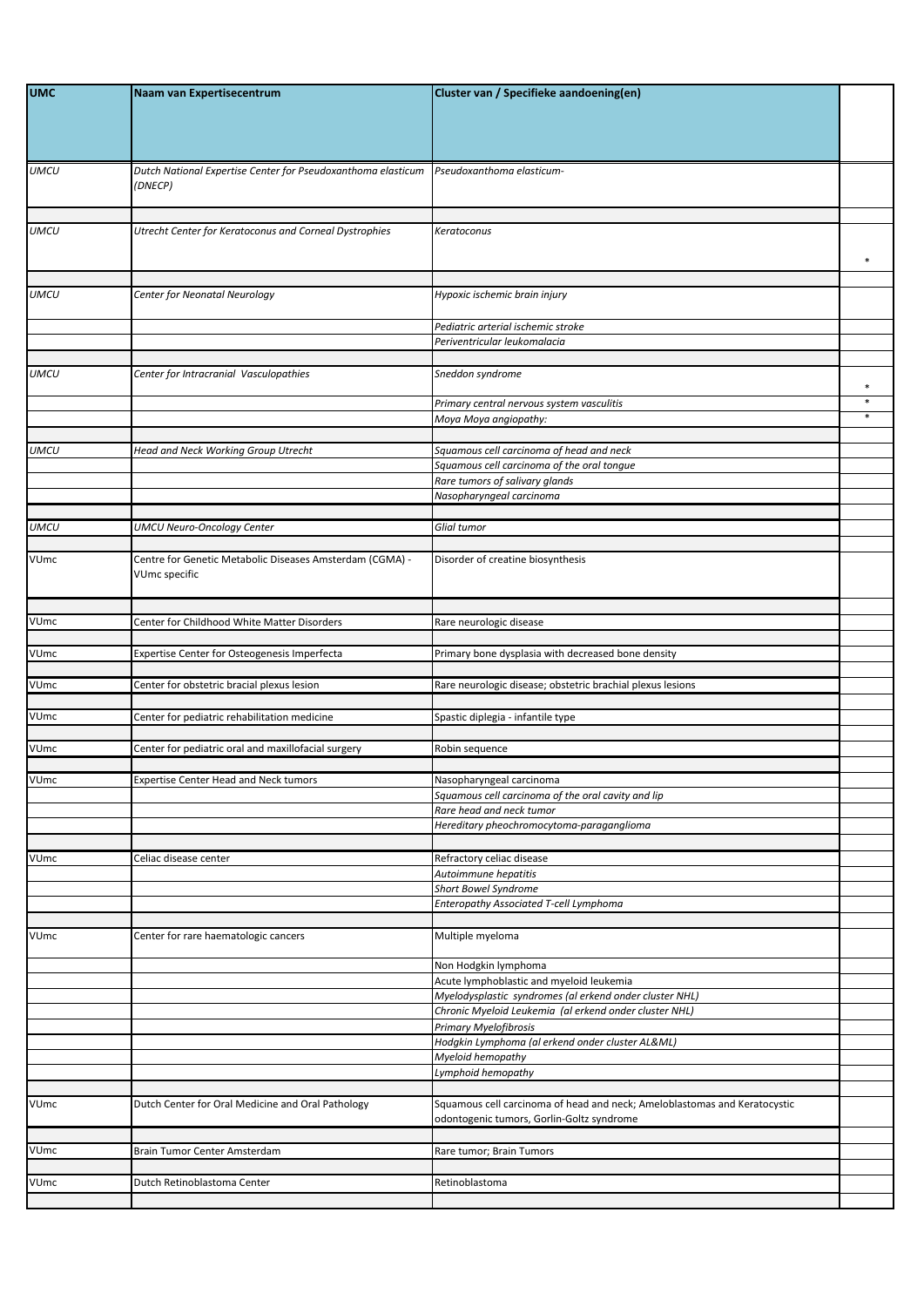| <b>UMC</b>           | Naam van Expertisecentrum                                                                                                     | Cluster van / Specifieke aandoening(en)                                                                                                                 |        |
|----------------------|-------------------------------------------------------------------------------------------------------------------------------|---------------------------------------------------------------------------------------------------------------------------------------------------------|--------|
| VUmc                 | <b>Expertise Center Neurophthalmology</b>                                                                                     | Neuromyelitis optica: autoimmune optic neuropathies incl. NMO, CRION, RION, ION,<br><b>MSON</b>                                                         |        |
|                      |                                                                                                                               | Paraneoplastic neurologic syndrome; optic neuropathies relevant to DD of CRION,<br>RION and NMO-SD                                                      |        |
|                      |                                                                                                                               | Adult-onset myasthenia gravis; ocular MG                                                                                                                |        |
|                      |                                                                                                                               | Idiopathic intracranial hypertension; loss of vision due to IIH<br>Acute zonal occult outer retinopathy                                                 |        |
|                      |                                                                                                                               |                                                                                                                                                         |        |
| VUmc                 | Expertise Center Preeclampsia from origin to healhy aging                                                                     | Preeclampsia                                                                                                                                            |        |
| VUmc                 | Centre for Systemic Sclerosis and Systemic Lupus<br>Erythematosus, embedded in Amsterdam Rheumatology and<br>mmunology Centre | Systemic sclerosis                                                                                                                                      |        |
| VUmc                 | Pediatric nephrology centre                                                                                                   | Idiopathic nephrotic syndrome                                                                                                                           |        |
|                      |                                                                                                                               | Non-syndromic renal or urinary tract malformation; CAKUT                                                                                                |        |
|                      |                                                                                                                               |                                                                                                                                                         |        |
| VUmc                 | Cleft Lip and Palate Team                                                                                                     | Rare developmental defect during embryogenesis; cleft lip and palate                                                                                    |        |
| <b>VUmc</b>          | Birt-Hogg-Dubé task force                                                                                                     | Inherited renal cell cancer-predisposing syndrome; Birt-Hogg-Dubé syndrome                                                                              |        |
| VUmc                 | Expertcenter for Fybrodysplasia Ossificans Progressiva                                                                        | Fibrodysplasia ossificans progressiva                                                                                                                   |        |
|                      |                                                                                                                               | X linked osteoporosis with fractures                                                                                                                    | $\ast$ |
|                      |                                                                                                                               | Fibrous dysplasia of bone (Head)                                                                                                                        | $\ast$ |
| VUmc                 | VUmc multidisciplinary (genetic) breast cancer team                                                                           | Hereditary breast cancer                                                                                                                                |        |
|                      |                                                                                                                               |                                                                                                                                                         |        |
| <b>VUmc</b>          | Down Center the Netherlands, location West                                                                                    | Down syndrome                                                                                                                                           |        |
| VUmc                 | <b>VUMC PH Centre</b>                                                                                                         | Rare pulmonary hypertension; many subforms of PH; associated: collagen vascular<br>disease, Hereditary PH, IPAH, type III WHO associated with emfysema. |        |
|                      |                                                                                                                               | Chronic thromboembolic pulmonary hypertension                                                                                                           |        |
| Vumc & AMC           | Cystic Fibrosis Centre Amsterdam                                                                                              | <b>Cystic Fibrosis</b>                                                                                                                                  |        |
|                      |                                                                                                                               |                                                                                                                                                         |        |
| VUmc                 | PCD-center Vumc                                                                                                               | Primary ciliary dyskinesia                                                                                                                              |        |
| <b>VUmc</b>          | Fetal Akinesia Deformation Sequence Centre                                                                                    | Fetal Akinesia Deformation Sequence                                                                                                                     |        |
|                      |                                                                                                                               |                                                                                                                                                         |        |
| VUmc & AMC           | Amsterdam Centre of congenital malformations                                                                                  | Hirschsprung Disease<br>Esophageal atresia                                                                                                              |        |
|                      |                                                                                                                               | Anorectal malformation                                                                                                                                  |        |
|                      |                                                                                                                               | Sacrococcygeal teratoma                                                                                                                                 |        |
|                      |                                                                                                                               | Chronic intestinal pseudoobstruction                                                                                                                    |        |
| VUmc & AMC           | Amsterdam Center for ILD and sarcoïdosis                                                                                      | Sarcoidosis                                                                                                                                             | $\ast$ |
| <b>VUmc</b>          |                                                                                                                               |                                                                                                                                                         |        |
|                      | Center on Atypical Sex or Gender development                                                                                  | Gender dysphoria                                                                                                                                        |        |
|                      |                                                                                                                               | Disorder of sex development                                                                                                                             |        |
| VUmc & LUMC &<br>AMC | Center for Hereditary Retinal Diseases Leiden Amsterdam                                                                       | Retinal dystrophy                                                                                                                                       |        |
|                      |                                                                                                                               | Centrale sereuze chorioretinopathie                                                                                                                     |        |
| <b>NKI-AvL</b>       |                                                                                                                               | Soft tissue sarcoma                                                                                                                                     |        |
|                      | Sarcoma Expertise Centre Amsterdam                                                                                            |                                                                                                                                                         |        |
|                      |                                                                                                                               | Rare soft tissue tumor; Gastrointestinal stromal tumor (GIST)                                                                                           |        |
| <b>NKI-AvL</b>       | <b>Expert Center of familial GI tumours</b>                                                                                   | Genetic digestive tract tumor; 1. Hereditary nonpolyposis colon cancer 2. Familial                                                                      |        |
|                      |                                                                                                                               | adenomatous polyposis 3. Attenuated Familial adenomatous polyposis 4. Hereditary<br>mixed poliposis syndrome                                            |        |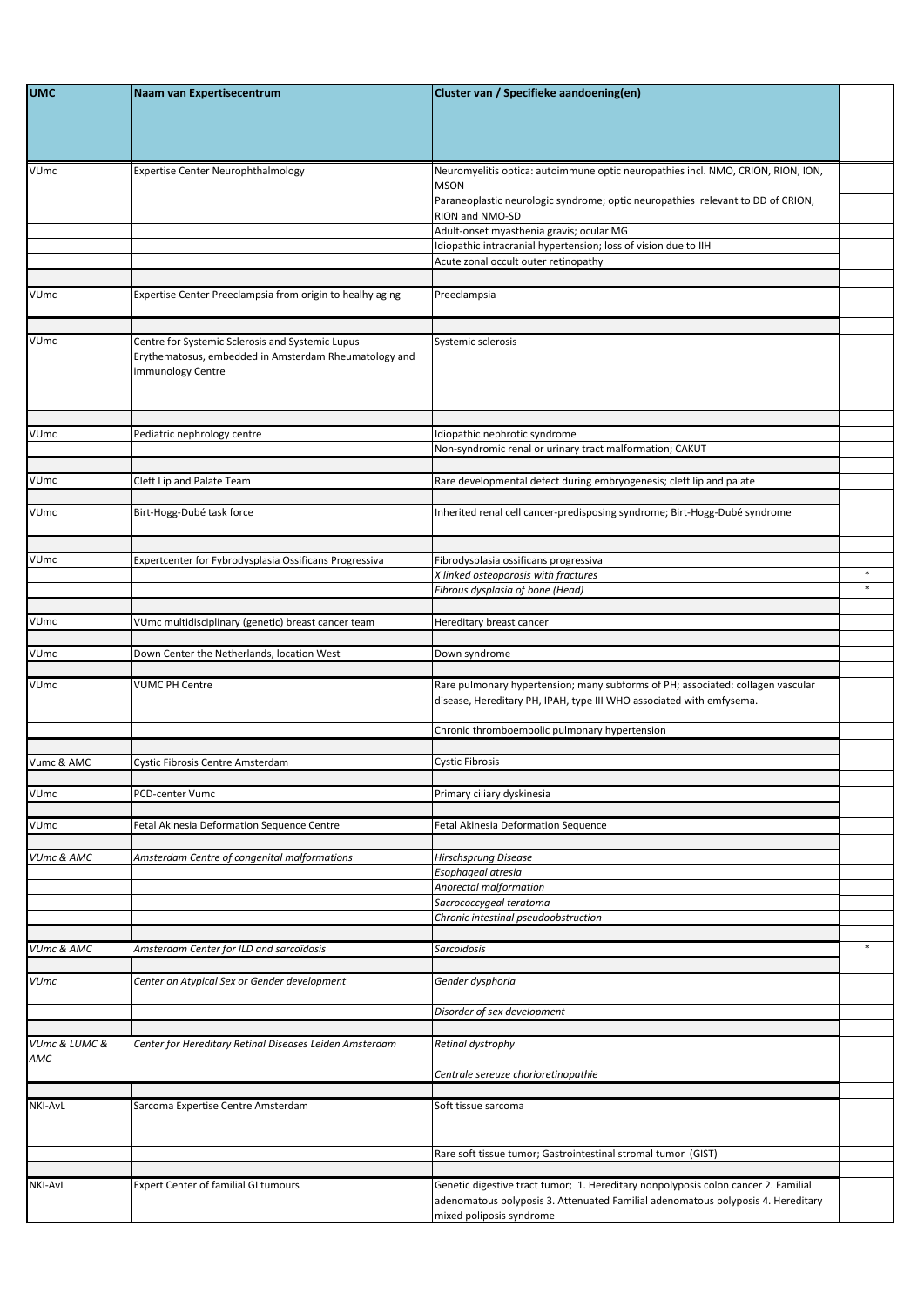| <b>UMC</b>                                      | Naam van Expertisecentrum                       | Cluster van / Specifieke aandoening(en)                                                                                                              |        |
|-------------------------------------------------|-------------------------------------------------|------------------------------------------------------------------------------------------------------------------------------------------------------|--------|
|                                                 |                                                 | Familial gastric cancer                                                                                                                              |        |
| NKI-AvL& UMCU                                   | Expert Center of Neuroendocriene carcinomas     | Gastroenteropancreatic endocrine tumor                                                                                                               |        |
| <b>NKI-AvL</b>                                  | Expert Centre of rare thoracic tumours          | Mesothelioom                                                                                                                                         |        |
| <b>NKI-AvL</b>                                  | Expert centre for rare urological diseases      | Testicular cancer                                                                                                                                    |        |
|                                                 |                                                 | Penile cancer                                                                                                                                        |        |
| <b>NKI-AvL</b>                                  | Center of rare head and neck tumours            | Rare otorhinolaryngologic disease; Tumours of the head and neck<br>Rare otorhinolaryngologic disease; Tumours of the salivary glands                 |        |
| <b>NKI-AvL</b>                                  | <b>Expert Center for Hereditary Cancer</b>      | Li-Fraumeni syndrome<br>Hereditary breast and ovarian cancer syndrome                                                                                |        |
| <b>NKI-AvL</b>                                  | Rare Skin Cancer Center                         | Merkel Cell carcinoma                                                                                                                                |        |
| <b>NKI-AvL</b>                                  | Centre for rare nervous system tumor            | Glial tumor                                                                                                                                          |        |
| NKI-AvL                                         | Center of rare GI tumours                       | Epithelial tumor of anal cancer                                                                                                                      |        |
|                                                 |                                                 | Rare gastroesophageal tumor                                                                                                                          | $\ast$ |
| <b>Bartiméus</b>                                | Bartiméus Diagnostisch Centrum                  | Genetic vitreous-retinal disease<br>Congenital stationary night blindness                                                                            |        |
|                                                 |                                                 | Oculocutaneous or ocular albinism<br>Cerebral visual impairment in children                                                                          |        |
| Kempenhaeghe                                    | Center of Sleep Medicine Kempenhaeghe           | Rare Sleep disorders                                                                                                                                 |        |
| The Rotterdam Eye<br>Hospital                   | Rare Eye Disease Center Rotterdam               | Uveal melanoma                                                                                                                                       |        |
|                                                 |                                                 | Central serous chorioretinopathy<br>Rare acquired eye disease; Herpes simplex virus keratitis, stromal, neurtrophic and<br>endotheliitis             |        |
|                                                 |                                                 | Uveitis<br>Rare genetic eye disease; Retinal Dystrophies                                                                                             |        |
|                                                 |                                                 |                                                                                                                                                      |        |
| STZ-Albert<br>Schweitzer hospital,<br>Dordrecht | Centre of expertise Retroperitoneal Fibrosis    | Retroperitoneal fibrosis                                                                                                                             |        |
| SZT-Medisch<br>Spectrum Twente                  | Gastrointestinal ischemia Centre                | Celiac trunk compression syndrome                                                                                                                    |        |
| STZ-OLVG                                        | Osteochondromen)                                | Center for HME-MO (Hereditaire Multipele exostosen-Multipele   Multiple osteochondromas; Hereditary Multiple Exostoses - Multiple<br>Osteochondromas |        |
| STZ-OLVG                                        | EC for interstitial lungdiseases OLVG           | Idiopathic pulmonary fibrosis en Idiopathic interstitial pneumonia<br>Exposure-related interstitial lung disease; in its broadest sense              |        |
| STZ-St. Antonius<br>Ziekenhuis                  | Interstitial Lung Diseases Center of Excellence | Interstitial lung disease                                                                                                                            |        |
|                                                 |                                                 | idiopathic pulmonary fibrosis (IPF)<br>hypersensitivity pneumonitis (PH)                                                                             |        |
|                                                 |                                                 | sarcoidosis                                                                                                                                          |        |
| STZ-St. Antonius                                | Center for Pulmonary vascular diseases          | Hereditary hemorrhagic telangiectasia                                                                                                                |        |
| Ziekenhuis                                      |                                                 | Chronic thromboembolic pulmonary hypertension<br>Idiopathic pulmonary arterial hypertension                                                          |        |
|                                                 |                                                 |                                                                                                                                                      |        |